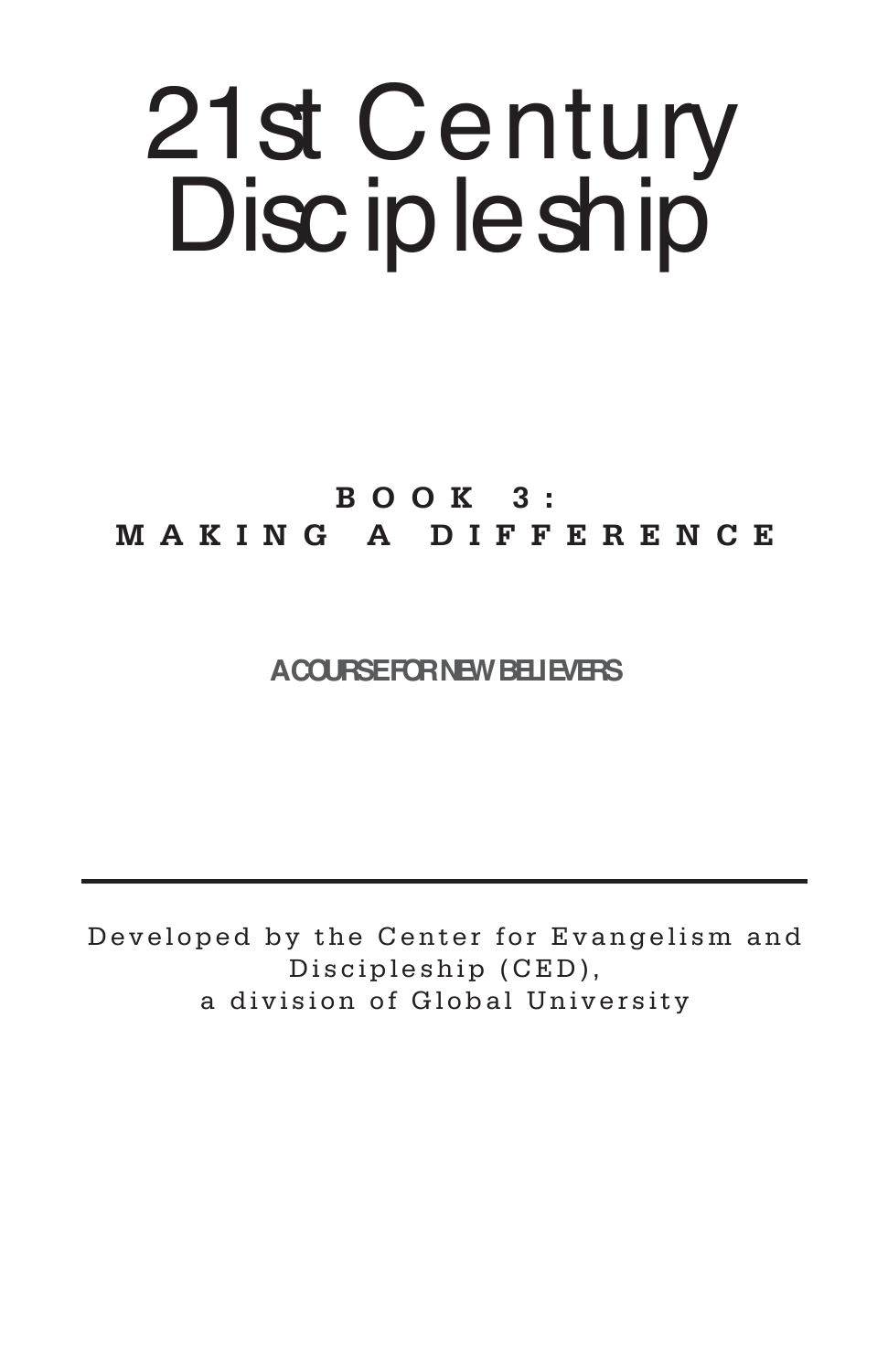# Contact information:

When used for HBMM SERVUS FIDELIS training: Printout and mail a copy of your self test pages to the regional HBMM National Leadership Team member for your region. Their contact information is located on the "Contact Chaplains" page on our website: https://hbmm-national.org/contact-chaplains

DO NOT MAIL TO CHAPLAINCY OR GLOBAL UNIVERSITY

CONTACT webmaster@HBMM-National.org with questions

Unless otherwise indicated, Scripture is taken from the Holy Bible, NEW INTERNATIONAL VERSION®. Copyright © 1973, 1978, 1984 International Bible Society. All rights reserved throughout the world. Used by permission of International Bible Society.

© 2008 Global University All rights reserved. First edition 2008

PN 01.01.02

ISBN 978-0-7617-1308-1

Printed in the United States of America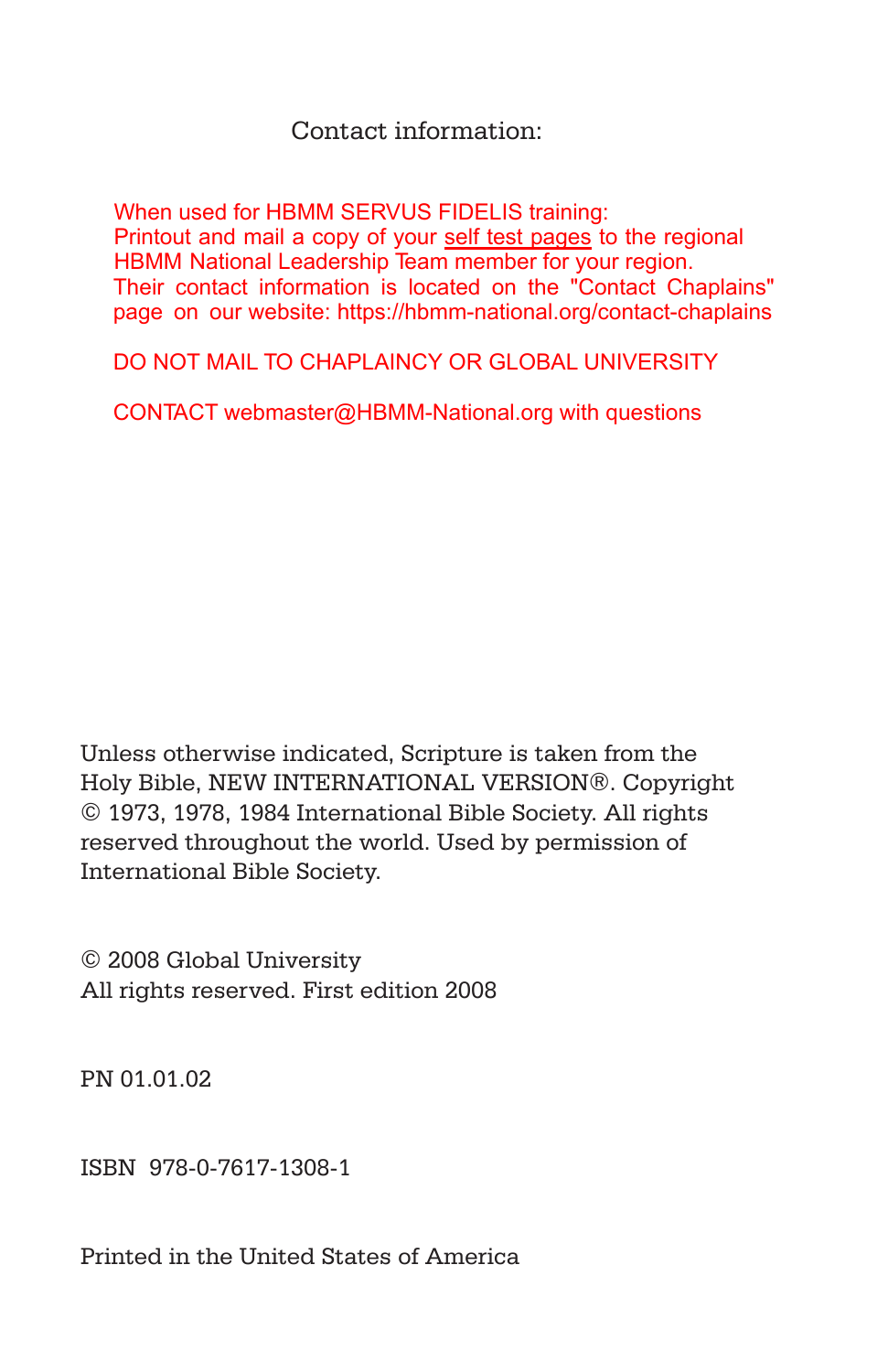After studying the lesson, please read each study question carefully and circle the correct response. There is only one correct response for each question.

- *1. The princ iple of planning* 
	- *a) originated from God.*
	- *b) is pointless, for life will simply happen.*
	- *c ) has no basis in Sc ripture.*
- *2. One main driving forc e for the suc c ess of great ac hievers in the Bible is that they*
	- *a) had natural wisdom and drive that was better than their peers.*
	- *b) knew how to build focus committees and coalitions.*
	- *c ) were led by a God-given vision.*
- *3. Ac c ording to the lesson, the God-vision belongs to a) the c hurc h.*
	- *b) God.*
	- *c ) the rec ipient of the vision.*
- *4. Name three elements of a vision from God.*
	- *a) A God-given vision is always divisive.*
	- *b) A God-given vision c ompels the rec ipient to ac t upon it.*
	- *c ) The God-given vision is unc lear and burdensome.*
- *5. Jac ob's vision of God resulted in*
	- *a) the sc orc hing of his lips.*
	- *b) his being the apostle to the Gentiles.*
	- *c ) his name c hange and hip disloc ation.*
- 6. Three people that the Bible specifically says had a *vision from God are*
	- *a) Pilate, Hophni, and Nimrod.*
	- *b) Theophilus, Thomas, and Zerubbabel.*
	- *c ) Paul, Isaiah, and Jac ob.*
- *7. The idea that " the Spirit himself interc edes for us with groans that words c annot express" (Romans 8:26) suggests that the Holy Spirit*
	- *a) keeps us awake while we pray.*
	- *b) knows what we need better than we do ourselves.*
	- *c ) is not interested in what we pray.*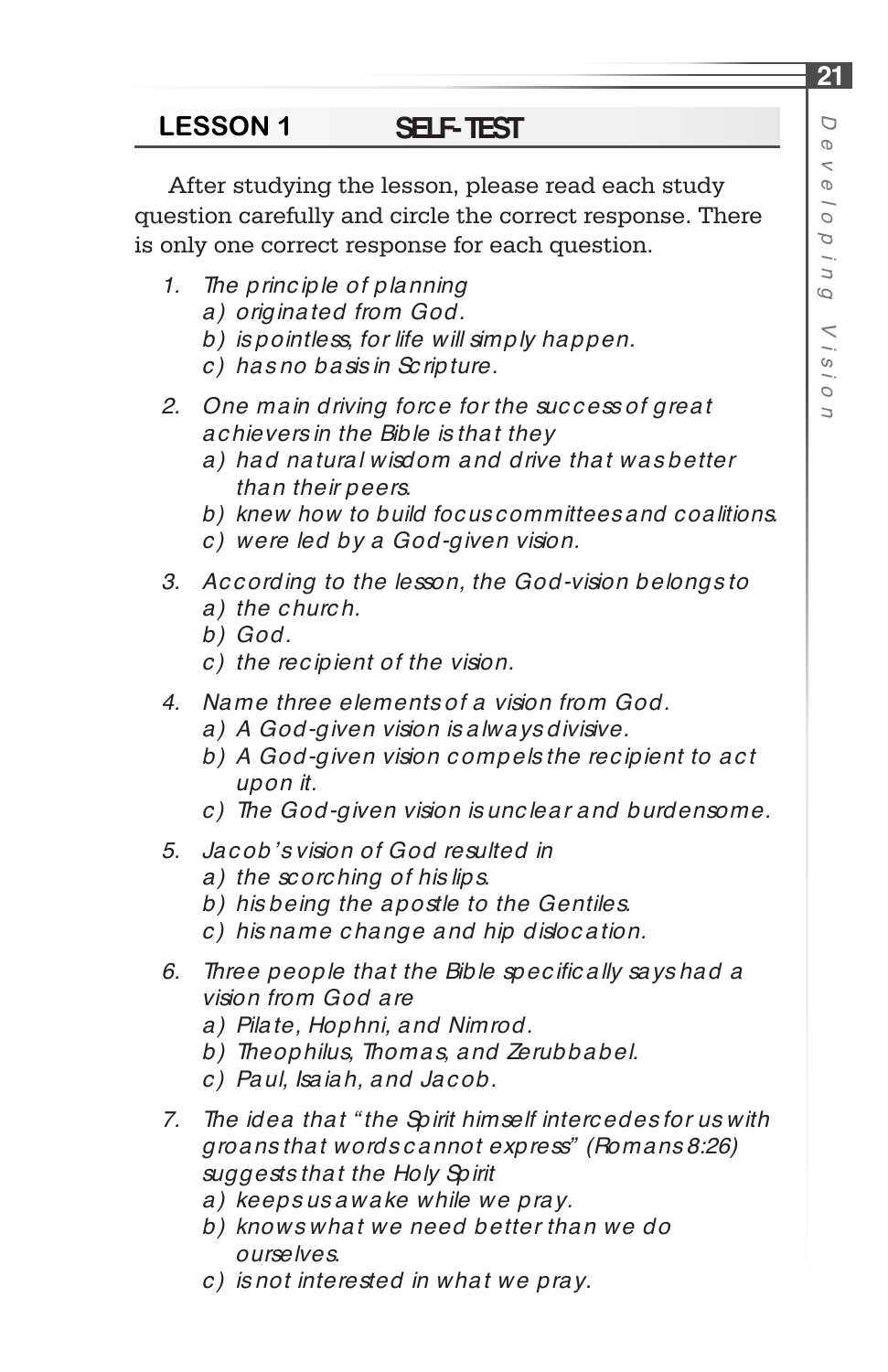# *8. The main thing you c an do as you seek a vision from God is to*

- *a) read many books on vision.*
- b) earnestly fast and pray, and seek the face of *God.*
- *c ) form a foc us group of interested adults.*
- *9. To receive God's vision for our lives, we position ourselves a) to the east.*
	- *b) by kneeling humbly.*
	- *c ) by being persistent, bold, and c ommitted to the Lord.*

# 10. One benefit of having a vision from God is that

- *a) it will make you wealthy.*
- *b) you will never get out of God's will again.*
- *c ) the vision enc ourages ac c ountability, c andidness, and debate.*

When used for HBMM SERVUS FIDELIS training:

Printout and mail a copy of your self test pages to the regional HBMM National Leadership Team member for your region. Their contact information is located on the "Contact Leadership Team" page on our website: http://HBMM-National.org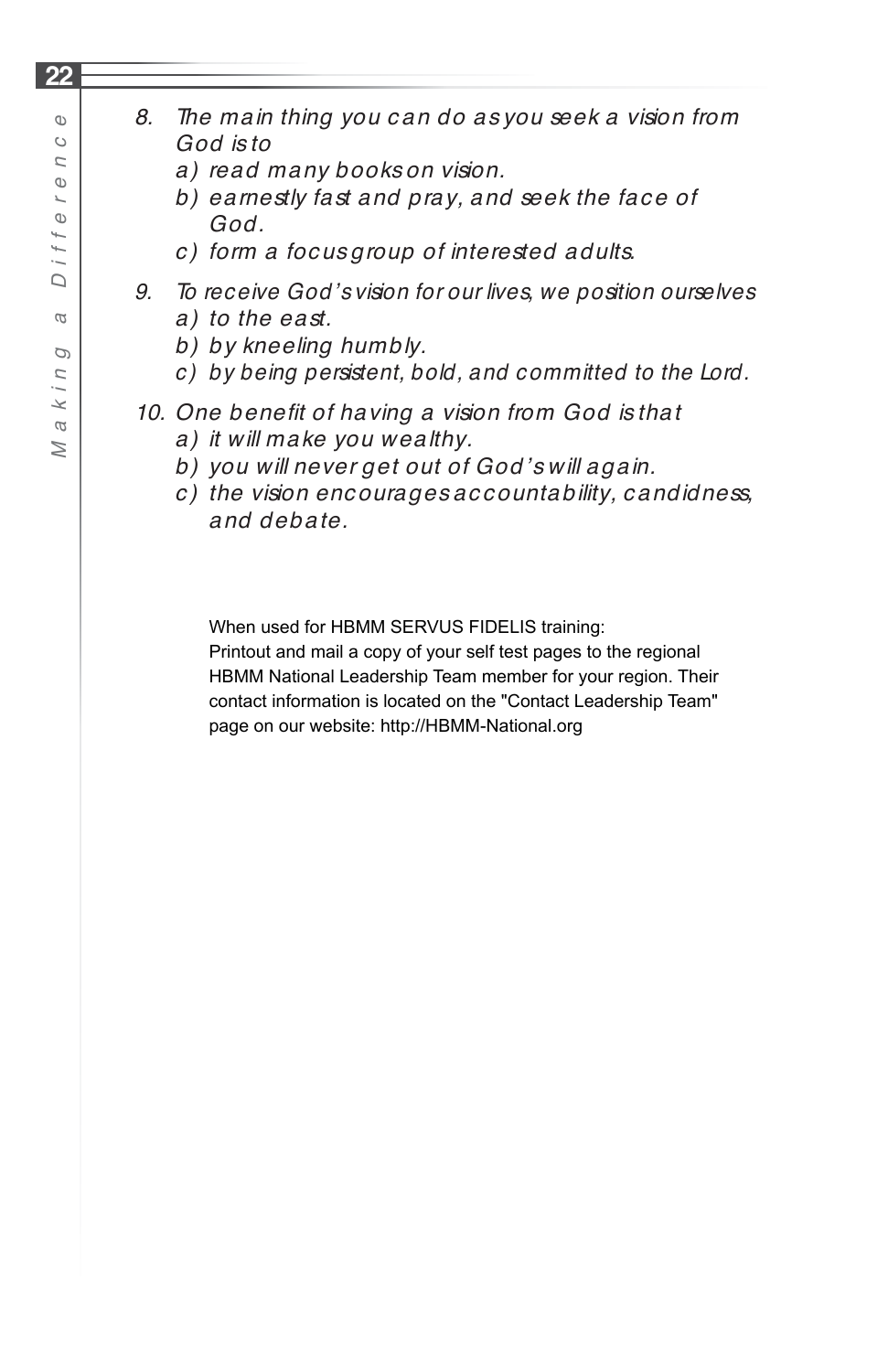After studying the lesson, please read each study question carefully and circle the correct response. There is only one correct response for each question.

- *1. We disc over God's will most often through*
	- *a) Sc ripture.*
	- *b) friends.*
	- *c ) c irc umstanc es.*
- *2. The rigid person uses his or her mind but neglec ts his or her* 
	- *a) relationships.*
	- *b) past.*
	- *c ) heart.*
- *3. Goals are nec essary for suc c ess bec ause*
	- *a) suc c ess will oc c ur by c hanc e.*
	- *b) goals help move people into the future.*
	- *c ) only ric h people have goals.*
- *4. Whic h is a true statement?*
	- *a) The Bible forbids our setting goals.*
	- *b) In building the temple, Solomon was given no plans.*
	- *c ) God's purpose prevails over human plans.*
- *5. Faulty motives*
	- *a) produc e healthy goals.*
	- *b) produc e faulty goals.*
	- *c ) please the Lord.*
- *6. Judas' anger over the pouring of perfume on Jesus was*
	- a) justified and righteous.
	- *b) an example of godly stewardship.*
	- *c ) motivated by Judas' greed.*
- *7. One key to setting goals that honor God is*
	- *a) acceptance.*
	- *b) selfi shness.*
	- *c ) greed.*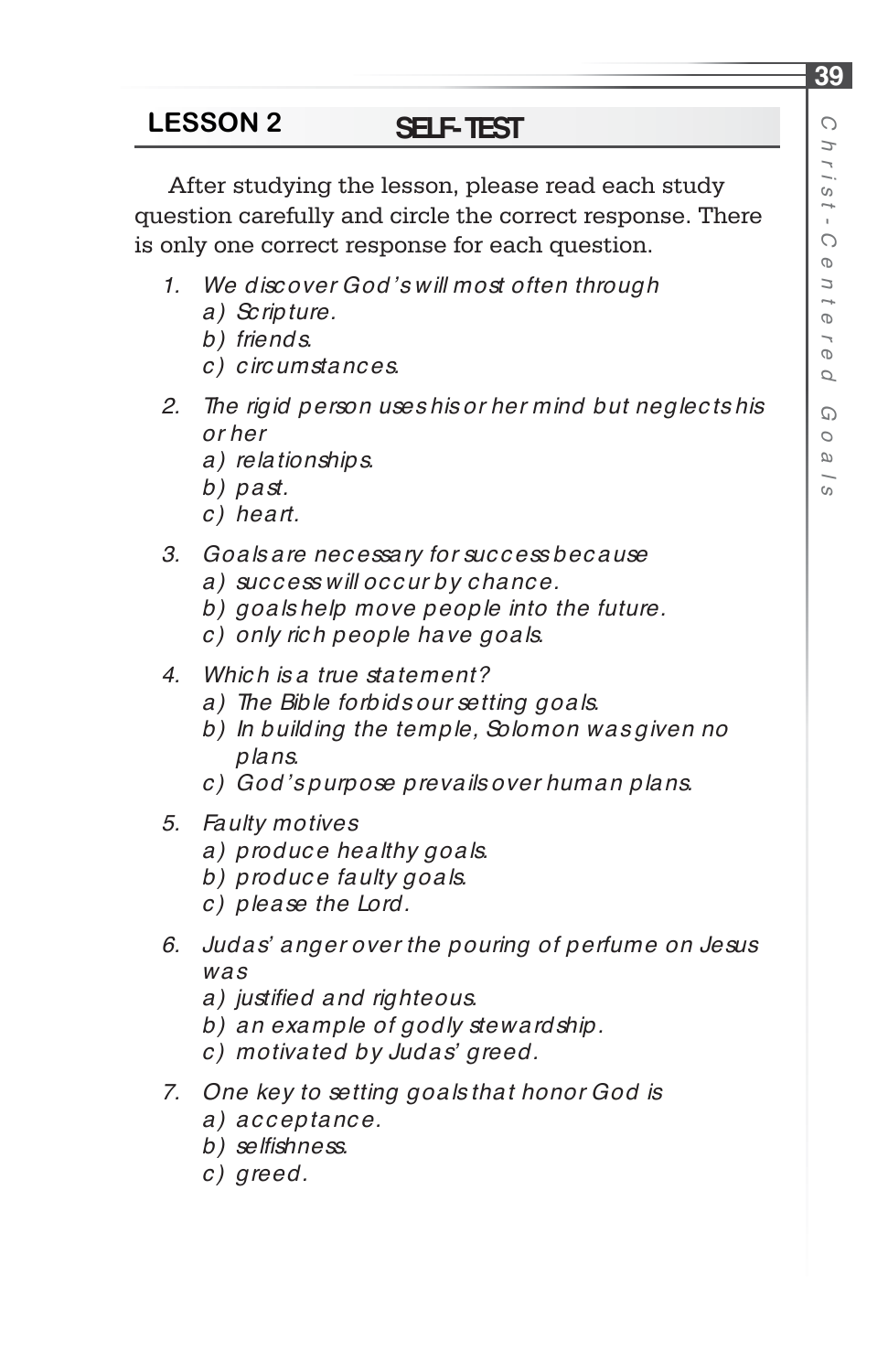### **40**

- *a) beginning*
- *b) middle*
- *c) end*
- *9. A false statement about SMART goals is that they*
	- *a) are attainable.*
	- *b) c annot be measured.*
	- *c*) are specific.

*10. Goal-setting is* 

- *a) your master.*
- *b) not nec essary for people of faith.*
- *c ) your servant.*

When used for HBMM SERVUS FIDELIS training:

Printout and mail a copy of your self test pages to the regional HBMM National Leadership Team member for your region. Their contact information is located on the "Contact Leadership Team" page on our website: http://HBMM-National.org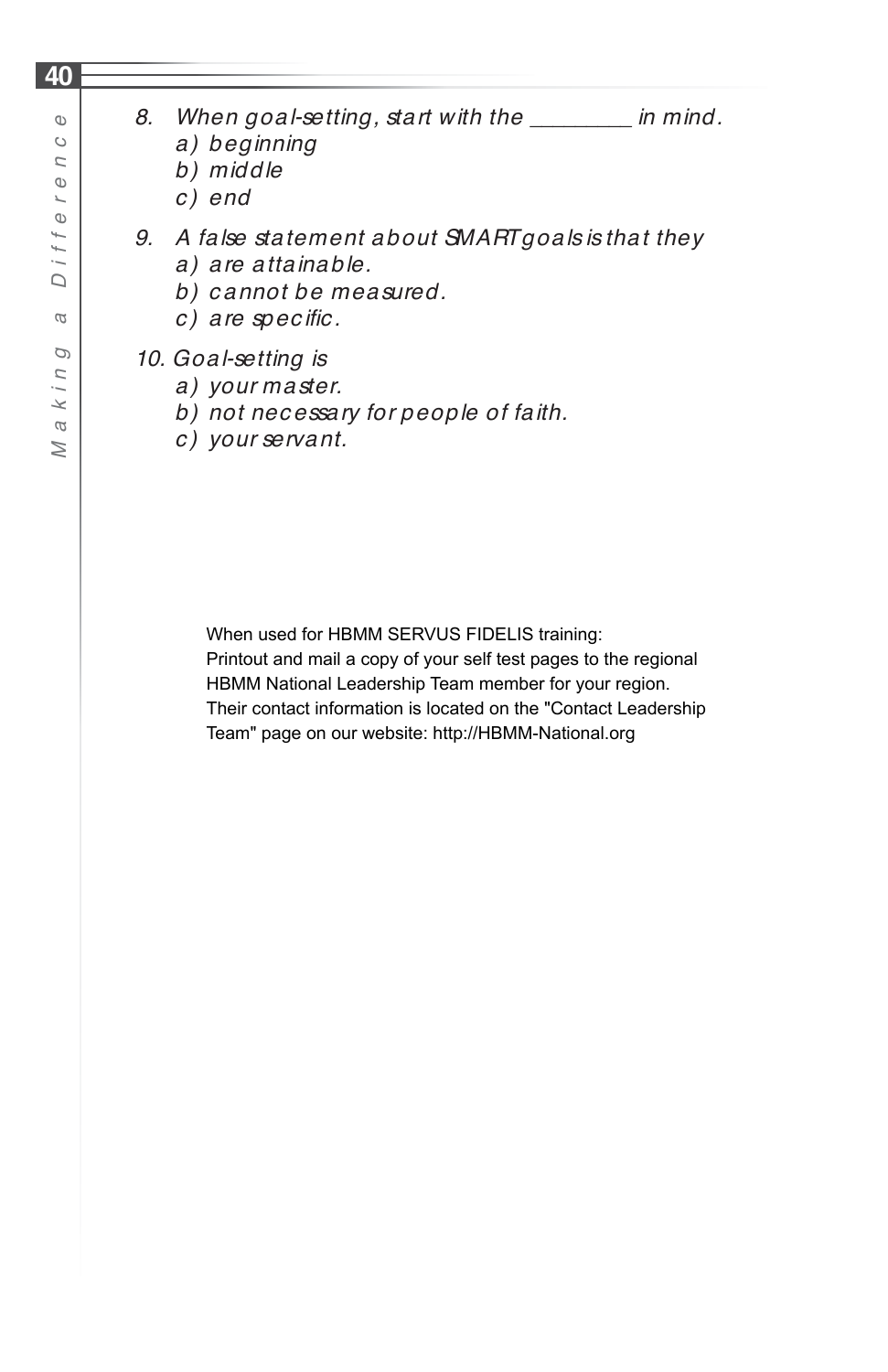After studying the lesson, please read each study question carefully and circle the correct response. Unless indicated otherwise, there is only one correct response for each question.

- 1. In its simplest definition, an evangelist is someone *who*
	- *a) travels from c hurc h to c hurc h holding spec ial servic es.*
	- *b) devotes his or her life to proc laiming the gospel to the lost.*
	- *c ) goes from door-to-door sharing the faith.*
- *2. While some believers are gifted in evangelism, ac c ording to Ac ts 1:8, all of us are c alled to be Christ's*
	- *a) witnesses.*
	- *b) defenders.*
	- *c ) friends.*
- *3. Whic h term is not used to desc ribe the spiritual c ondition of the lost?*
	- *a) Lost sheep*
	- *b) Slaves to sin*
	- *c ) Alive in Christ*
- *4. Any plan for sharing the message of the Gospel must inc lude the fac t that*
	- *a) God loves us and made full provision through Christ for our salvation.*
	- *b) we c an get to heaven by being good.*
	- *c ) everyone will eventually be saved.*
- *5. The purpose of writing your personal testimony is to*
	- *a) show off your writing ability.*
	- *b) tell your story better.*
	- *c ) detail your life of sin and remember those good old days.*
- *6. Identify two roles the Holy Spirit plays in evangelism.*
	- *a) The Holy Spirit c onvic ts us of sin.*
	- *b) He regenerates and renews us.*
	- *c*) He gives understanding of the final judgment of *sinners.*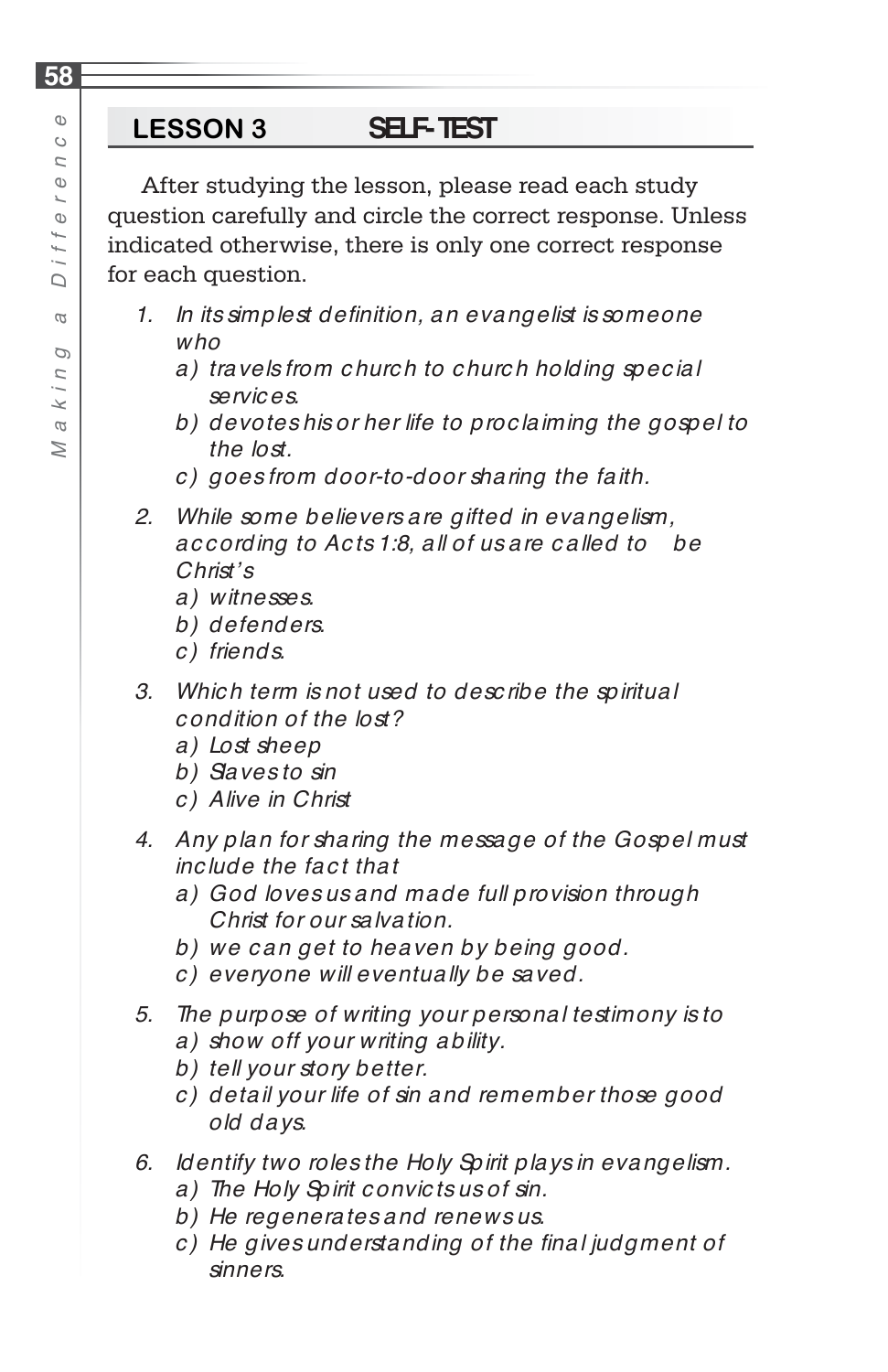- *7. A good way to respond to people who question the Gospel message is to* 
	- *a) teac h them lovingly the message of Christ.*
	- *b) argue with them about the philosophies of life.*
	- *c ) not even get into c onversation with them in the*  first place.
- *8. Most people who c ome to Christ do so as a result of a) evangelistic c rusades.*
	- b) the encouragement and influence of a friend or *family member.*
	- *c ) reading a Gospel trac t.*
- *9. The best time to begin disc ipling new believers is*
	- *a) immediately after they have rec eived Christ into their lives.*
	- *b) after they have been a Christian for several months.*
	- *c ) when they fully understand what it means to be a Christian.*
- *10. You are more likely to be suc c essful in leading someone to Christ if you*
	- *a) forc e the message of Christ on everyone you know.*
	- *b) wait for the perfec t setting—when the person is grieving or in trouble.*
	- *c*) concentrate your efforts on a list of specific *people.*

When used for HBMM SERVUS FIDELIS training:

Printout and mail a copy of your self test pages to the regional HBMM National Leadership Team member for your region. Their contact information is located on the "Contact Leadership Team" page on our website: http://HBMM-National.org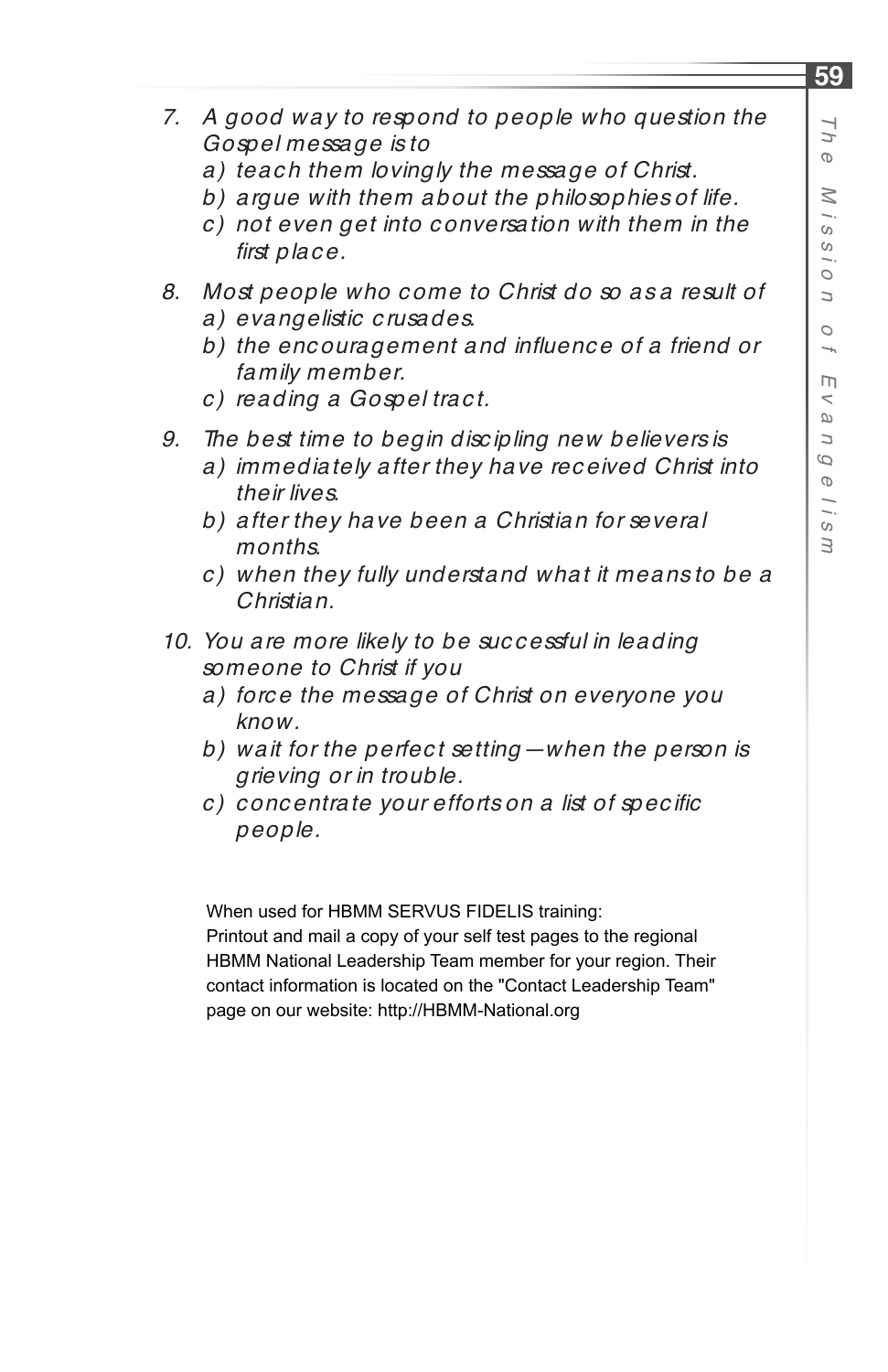# **75** *ATe a* $\circ$  *h a bl eA t t i t u d e*

### **SELF-TEST LESSON 4**

After studying the lesson, please read each study question carefully and circle the correct response. There is only one correct response for each question.

- *1. Enrollment in the " Sc hool of the Master" is for*
	- *a) those who are going into the ministry.*
	- *b) those who want further training.*
	- *c ) every believer.*
- *2. The goal of Jesus' disc ipleship training is to*
	- *a) train believers in the art of getting along with other people.*
	- *b) transform believers until they resemble Jesus Christ.*
	- *c ) help believers bec ome skillful debaters.*
- *3. The apostles' teac hing to the early c hurc h was based on*
	- *a) anc ient philosophy.*
	- *b) the Old Testament and Jesus' words.*
	- *c ) their wisdom gained through daily experienc e.*
- *4. Responding to the Word of God inc ludes two important dimensions:*
	- *a) thinking and walking.*
	- *b) trying and waiting.*
	- *c ) believing and doing.*
- *5. The Christlike c harac ter is*
	- *a) only for a few people.*
	- *b) foundational for every believer.*
	- *c ) impossible to attain.*
- *6. Jesus' washing of the disc iples' feet* 
	- *a) showed His servanthood.*
	- *b) enc ouraged the disc iples to be lazy.*
	- *c ) set a bad example for other leaders.*
- *7. Humility is important in our being teac hable bec ause humility*
	- *a) makes us smarter than other people.*
	- *b) is the queen of the virtues.*
	- *c ) makes us dependent on God.*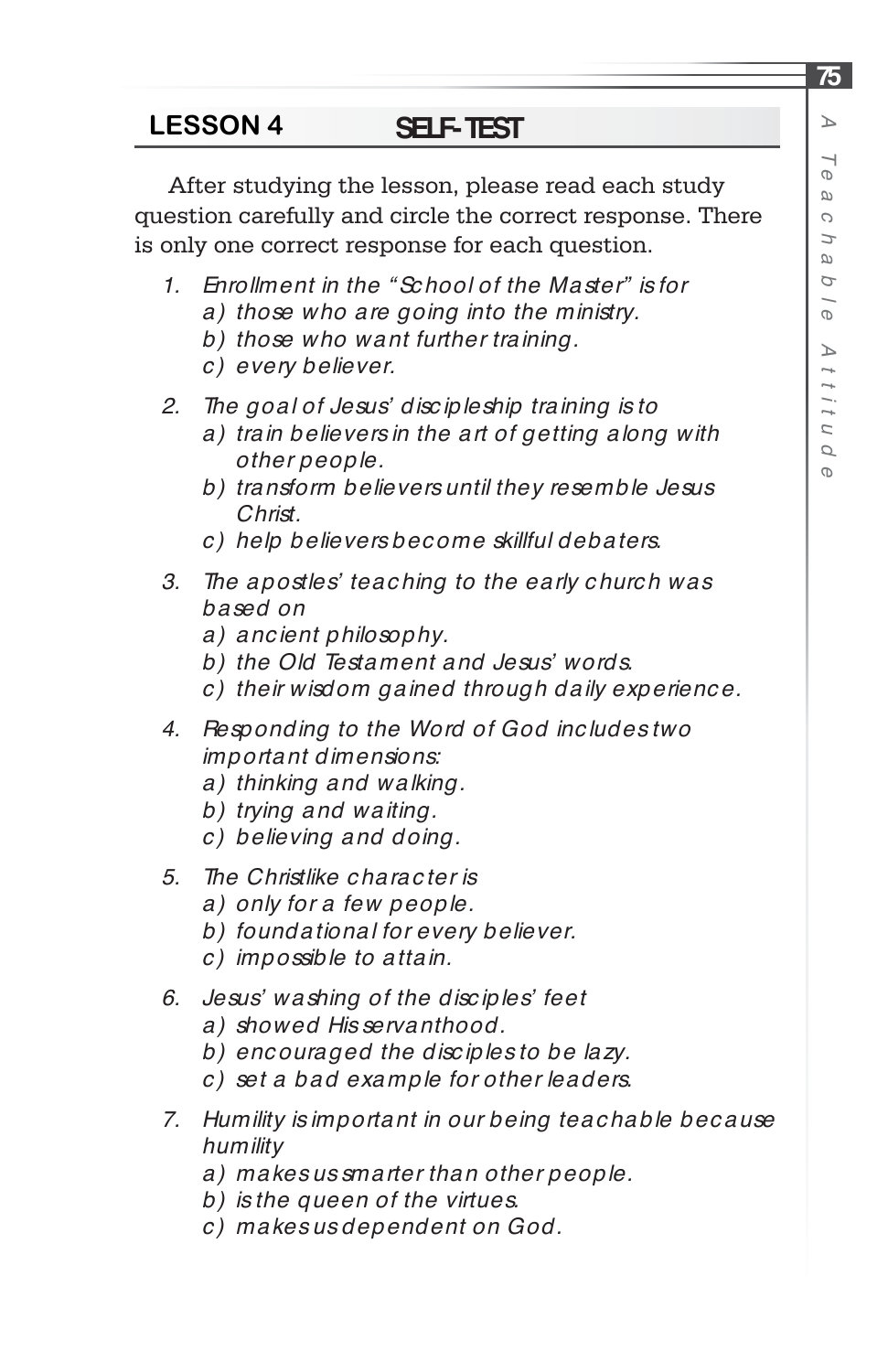- *a) teac her.*
- *b) healer.*
- *c ) disc iple.*
- *9. Ac c ording to Luke 6:40, whic h is true of the relationship between the student and the teac her?*
	- *a) The student will never bec ome like the teac her.*
	- *b) The student is not above the teac her.*
	- *c ) The student has no need of the teac her.*
- *10. Jesus taught that to bec ome great in the kingdom of God, you must*
	- *a) grow up and be a responsible adult.*
	- *b) have wealth and power.*
	- *c ) be a servant.*

When used for HBMM SERVUS FIDELIS training:

Printout and mail a copy of your self test pages to the regional HBMM National Leadership Team member for your region. Their contact information is located on the "Contact Leadership Team" page on our website: http://HBMM-National.org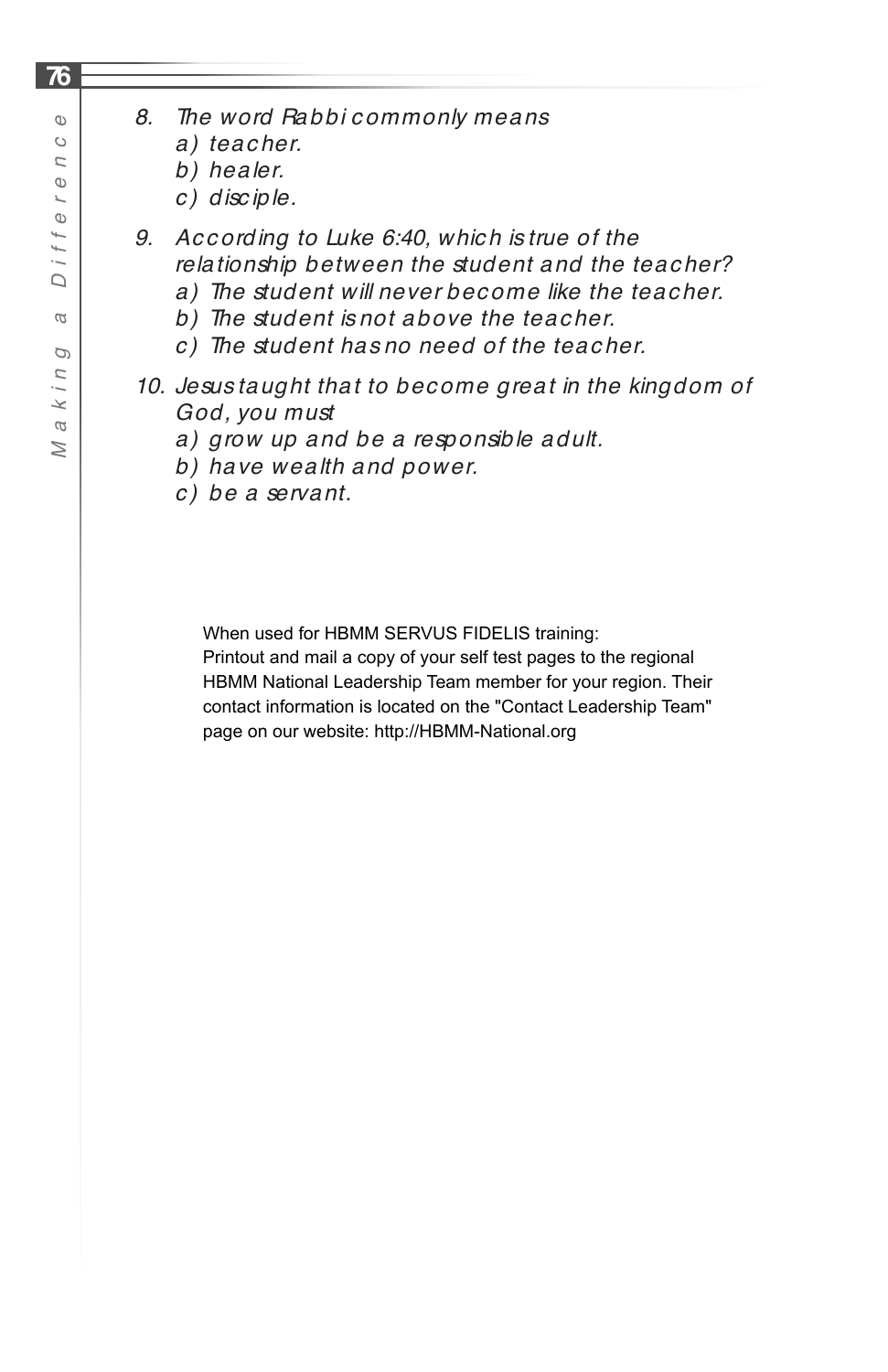After studying the lesson, please read each study question carefully and circle the correct response. There is only one correct response for each question.

- *1. How does the Old Testament view servanthood?*
	- *a) Servanthood did not seem important in the Old Testament.*
	- *b) Servanthood was applied only to spec ial people in the Old Testament.*
	- *c ) Servanthood was a very important topic in the Old Testament.*
- *2. In what way did Jesus teac h the importanc e of servanthood?*
	- *a) He taught that servanthood was the mark of a true disc iple.*
	- *b) He spoke about servanthood very little.*
	- *c ) He said servanthood is only for leadership in the c hurc h.*
- *3. How do good attitudes help us bec ome better servants?*
	- *a) Having a good attitude is not that important for a servant.*
	- *b) Having a good attitude keeps a servant out of trouble.*
	- *c ) Good attitudes like humility and submission are at the c enter of serving others.*
- *4. Why is the motivation of love for others so important for a servant?*
	- *a) A loving servant c an make more mistakes with fewer c onsequenc es.*
	- *b) Servants motivated by love are willing to serve others at any c ost.*
	- *c ) Serving others with love gives others a higher opinion of us.*
- *5. Why is the Holy Spirit nec essary for biblic al servants?*
	- *a) The Holy Spirit does not help the servant that much.*
	- *b) The Holy Spirit empowers servants so they c an effec tively help others.*
	- *c ) The Holy Spirit makes us feel better about ourselves.*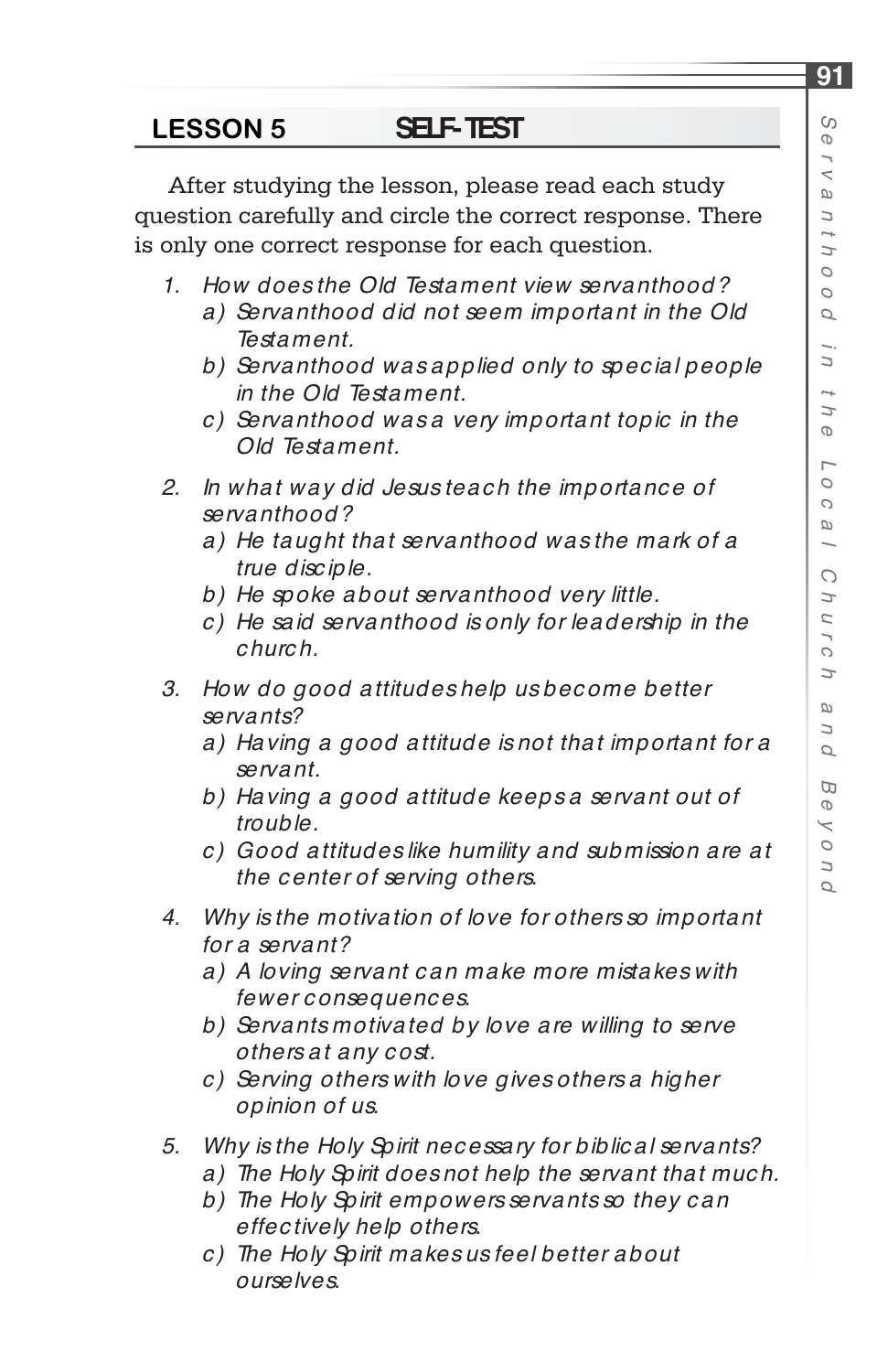$\geq$ 

- *6. Ac c ording to the apostle Paul, the goal of biblic al leadership is to* 
	- *a) take c are of the c hurc h business.*
	- *b) rec eive tithes and offerings.*
	- *c ) build healthy servants of God.*
- *7. Ac c ording to the lesson, one danger that threatens servanthood is*
	- *a) not memorizing enough Sc ripture about servanthood.*
	- *b) disappointment that no one is c omplementing you about your servanthood.*
	- *c*) pride that leads to selfish living.
- *8. One of the most effec tive ways to share Jesus with an unbeliever is to*
	- *a) serve the nonbeliever in a Christlike and c ompassionate manner.*
	- *b) preac h to the nonbeliever every c hanc e you get.*
	- *c ) give the nonbeliever a lot of Christian literature.*
- *9. What did Jesus say was the path to true greatness in the kingdom of God?*
	- *a) Studying the Bible for many hours a day*
	- *b) Telling others that you are a great servant of God*
	- *c ) Serving others humbly*

# *10. When we serve others in the name of the Lord, we*

- *a) spoil them and teac h them bad princ iples.*
- *b) c ommunic ate their importanc e to us and to God.*
- *c ) do not help them to bec ome better people.*

When used for HBMM SERVUS FIDELIS training: Printout and mail a copy of your self test pages to the regional HBMM National Leadership Team member for your region. Their contact information is located on the "Contact Leadership Team" page on our website: http://HBMM-National.org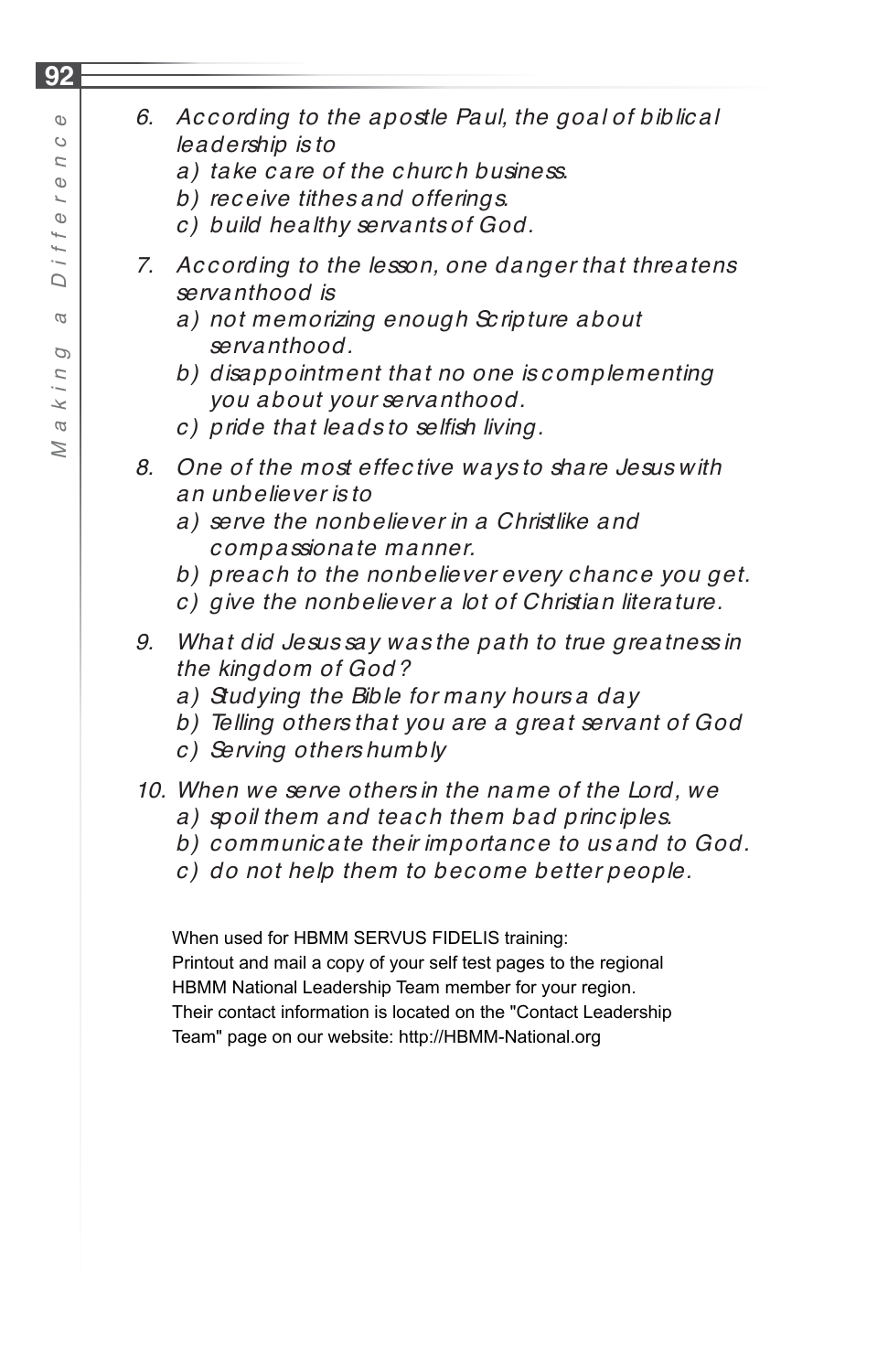**103**

### **SELF-TEST LESSON 6**

After studying the lesson, please read each study question carefully and circle the correct response. There is only one correct response for each question.

- *1. Ac c ording to this lesson, the most important time management tool is*
	- *a) the c alendar.*
	- *b) prayer.*
	- *c ) the c loc k.*
- *2. We are given time here on earth to*
	- *a) live fully and c arelessly.*
	- *b) prepare for eternity.*
	- *c ) c ondemn ourselves to more sin.*
- *3. Whic h is a true statement about time?*
	- *a) Time c annot be retrieved onc e it is used.*
	- *b) Time has no value.*
	- *c ) It is impossible to manage our time.*
- *4. Priorities help us to ac hieve our primary goal, whic h is to* 
	- *a) satisfy ourselves only.*
	- *b) please God.*
	- *c ) please other people and ignore our own needs.*
- *5. Our routines need to be in alignment with our values and*
	- *a) priorities.*
	- *b) people skills.*
	- *c ) purses.*
- *6. Time c an be spent, saved, invested, or*
	- *a) heightened.*
	- *b) enjoyed.*
	- *c ) wasted.*
- *7. To say that eac h of us has an internal rhythm suggests* 
	- *a) we all like the same type of music .*
	- *b) we are all morning people.*
	- *c ) eac h of us func tions best at a partic ular time and in a partic ular way.*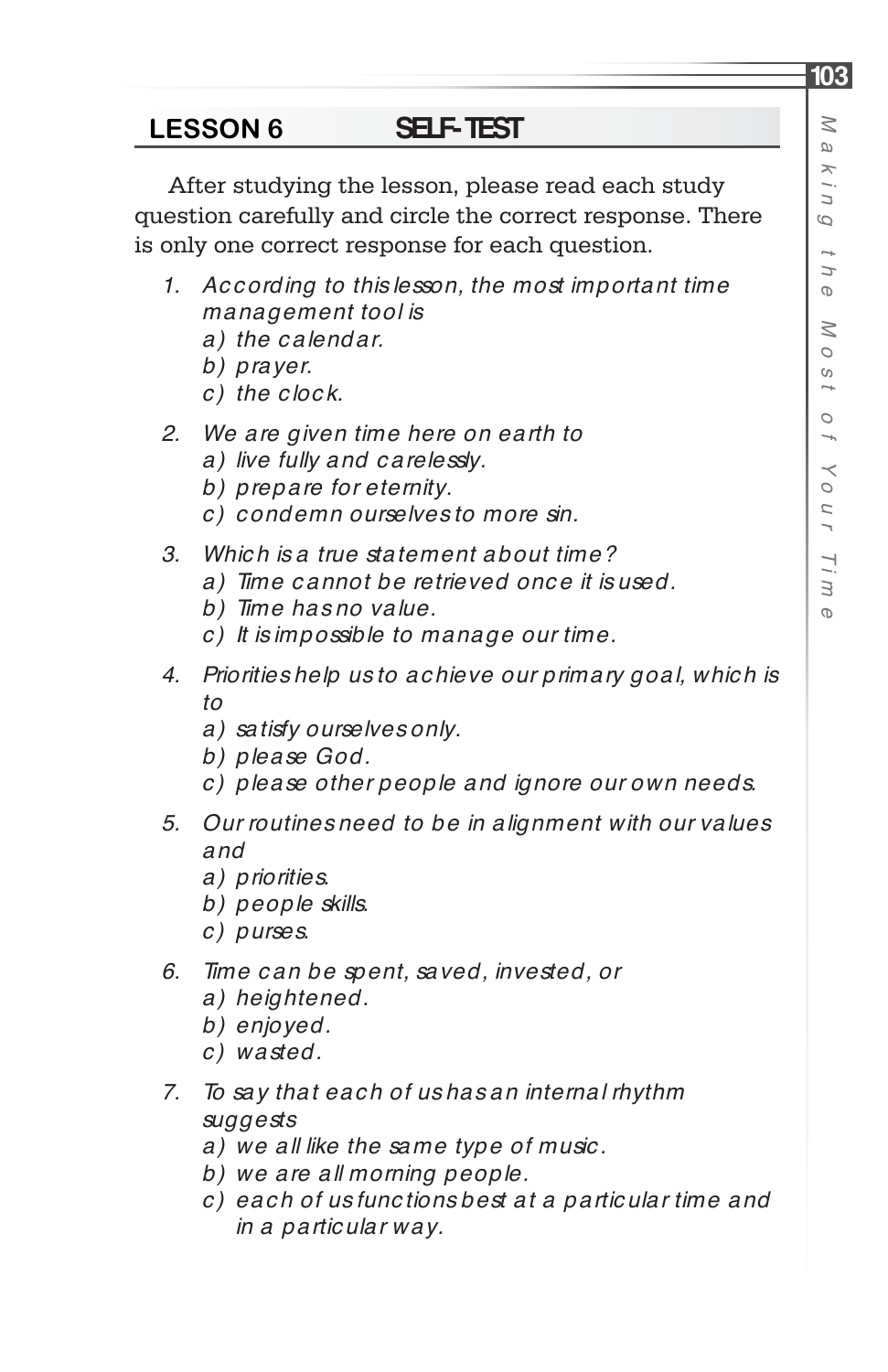$\mathbb O$  $\circ$  $\overline{C}$  $\mathbb{O}$  $\overline{a}$  $\mathbb{O}$  $\ddot{}$ i i  $\Box$  $\alpha$ D  $\overline{z}$  $k, j$  $\omega$  $\geq$ 

*Ma king a Differenc e*

- *8. Who is responsible for managing our time?*
	- *a) It is God's job to manage our time bec ause He made us.*
	- *b) Our family is responsible for our time management.*
	- *c ) We are responsible for our management of time.*
- *9. Whic h of the following is not a c ommon thief of time?*
	- *a) Planned moments devoted to prayer*
	- *b) Lac k of planning*
	- *c ) Indec ision*
- *10. Hurriedness is c aused by* 
	- *a) adequate planning.*
	- *b) poor time management.*
	- *c ) new tec hnology.*

When used for HBMM SERVUS FIDELIS training:

Printout and mail a copy of your self test pages to the regional HBMM National Leadership Team member for your region. Their contact information is located on the "Contact Leadership Team" page on our website: http://HBMM-National.org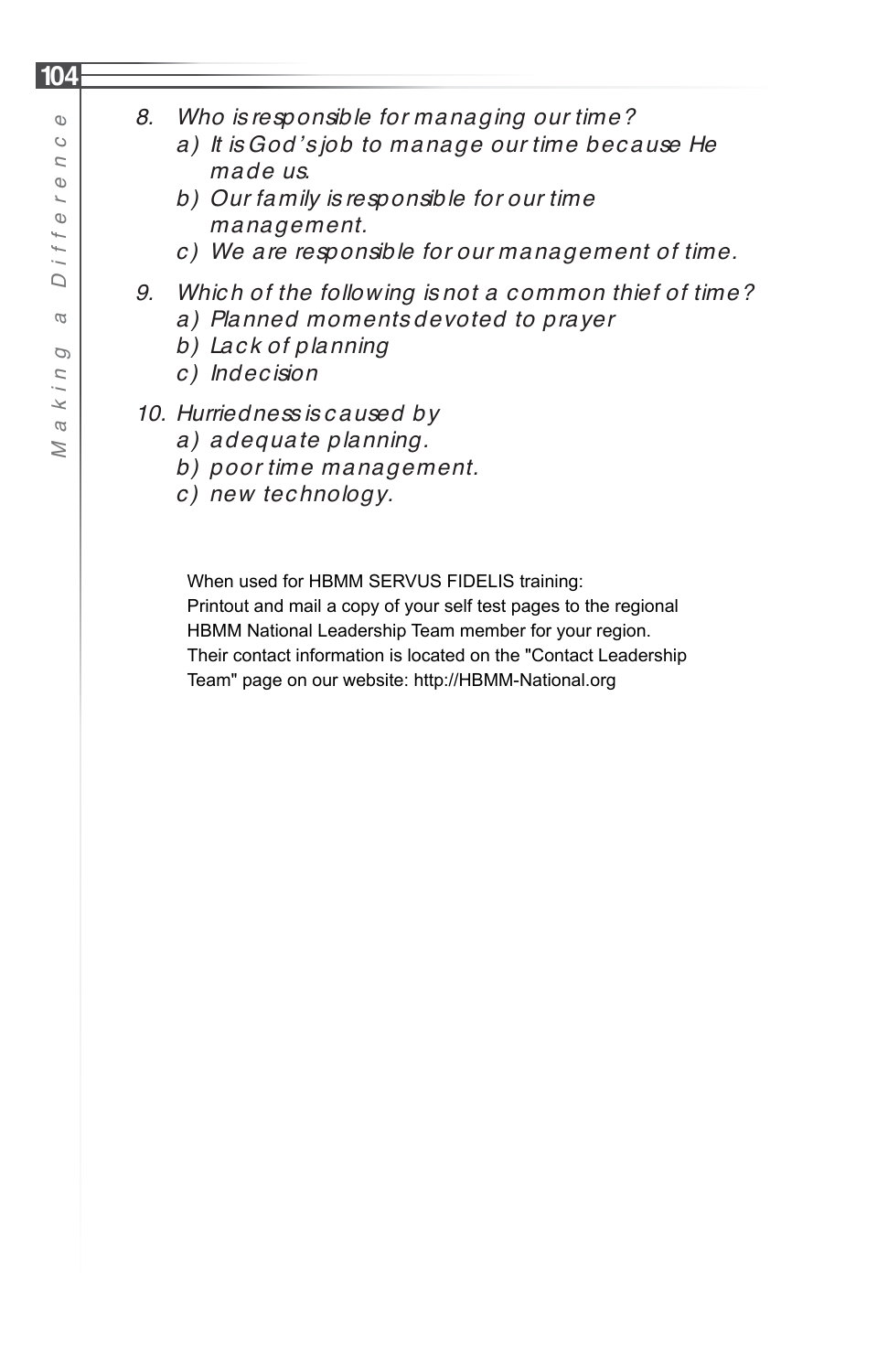After studying the lesson, please read each study question carefully and circle the correct response. There is only one correct response for each question.

- *1. Does God use our strengths or our weaknesses?*
	- *a) God primarily uses our strengths bec ause He c annot tolerate our weaknesses.*
	- *b) God uses our weaknesses only.*
	- *c ) God uses both our strengths and weaknesses.*
- *2. The believer's gifts are intended to* 
	- *a) advanc e God's kingdom.*
	- *b) make them ric h.*
	- *c ) be hidden.*
- *3. The greatest gift God has given humanity is*
	- *a) the ability to read.*
	- *b) His only Son Jesus Christ.*
	- *c ) the beauty of the earth.*
- *4. Does everyone have a gift from God?*
	- *a) God has given everyone some gift to glorify Him.*
	- *b) Only preferred people have gifts from God.*
	- *c ) We will never know for sure.*
- *5. One truth the Parable of the Talents teac hes is that*
	- *a) we are our own bosses.*
	- *b) God expec ts us to use what He has given us.*
	- *c ) God understands our fear and will exc use us.*
- *6. Jesus taught by using parables, whic h are*
	- *a) short stories.*
	- *b) mirac les.*
	- *c ) long, dreary sermons.*
- *7. Whic h is not a basic nec essity for human development?*
	- *a) The need for ac c eptanc e*
	- *b) The need to love and be loved*
	- *c ) The need to eat three meals per day*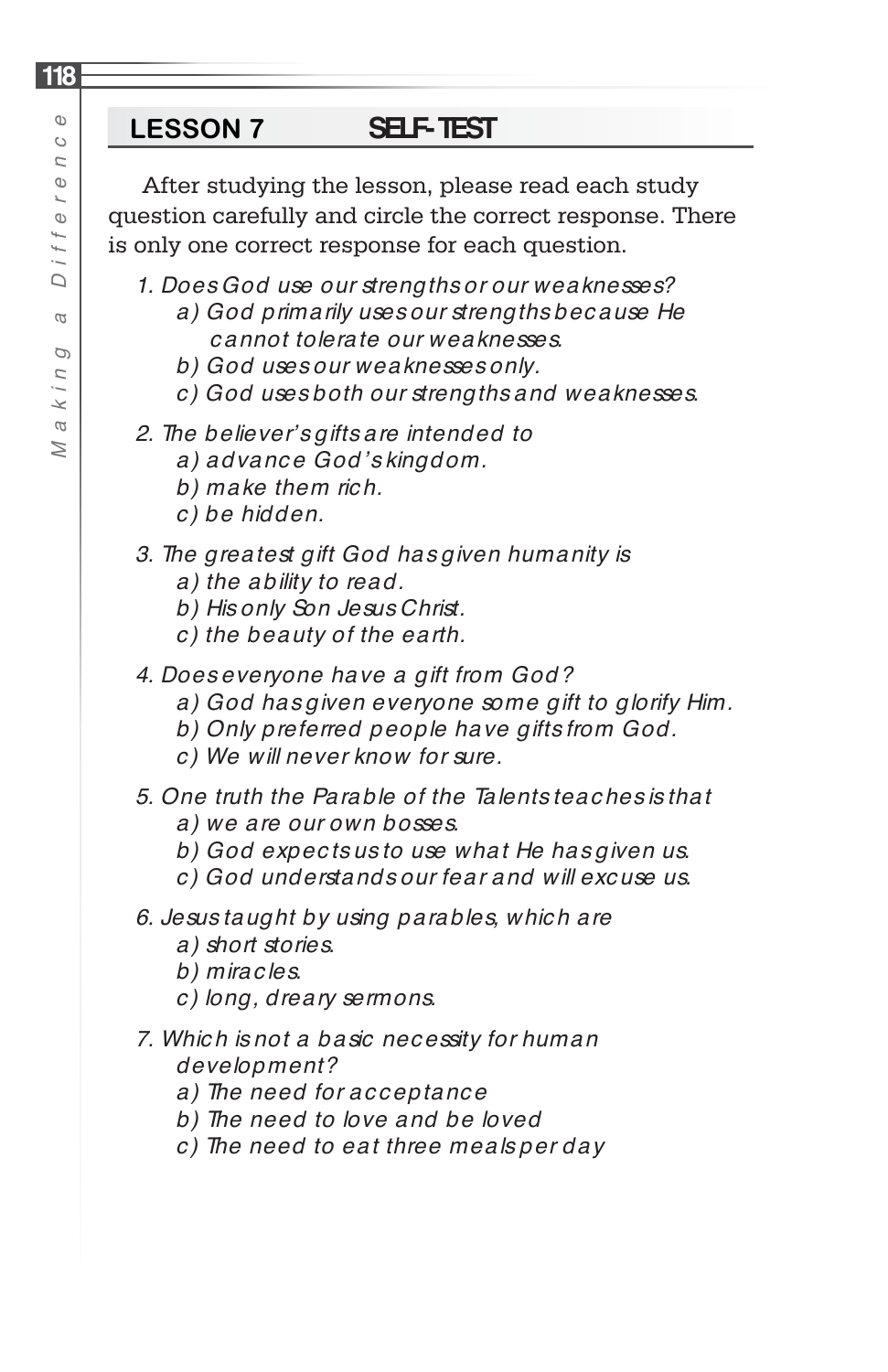- *8. In Sc ripture, who is not referred to as a " servant of God"?*
	- *a) Moses*
	- *b) Judas Isc ariot*
	- *c ) James*
- *9. The Bible indic ates that*
	- *a) all people are basic ally the same in talents and disposition.*
	- *b) humans and animals have similar gifts and skills.*
	- *c ) eac h person is unique and matc hless in c reation.*
- 10. The first step towards discovering your God-given *talent is to*
	- *a) attend a Gifts seminar at a loc al c hurc h or university.*
	- *b) pray and fast for God's desire in this area of your life.*
	- *c ) visit a loc al psyc hologist and c omplete a series of personality tests.*

When used for HBMM SERVUS FIDELIS training:

Printout and mail a copy of your self test pages to the regional HBMM National Leadership Team member for your region. Their contact information is located on the "Contact Leadership Team" page on our website: http://HBMM-National.org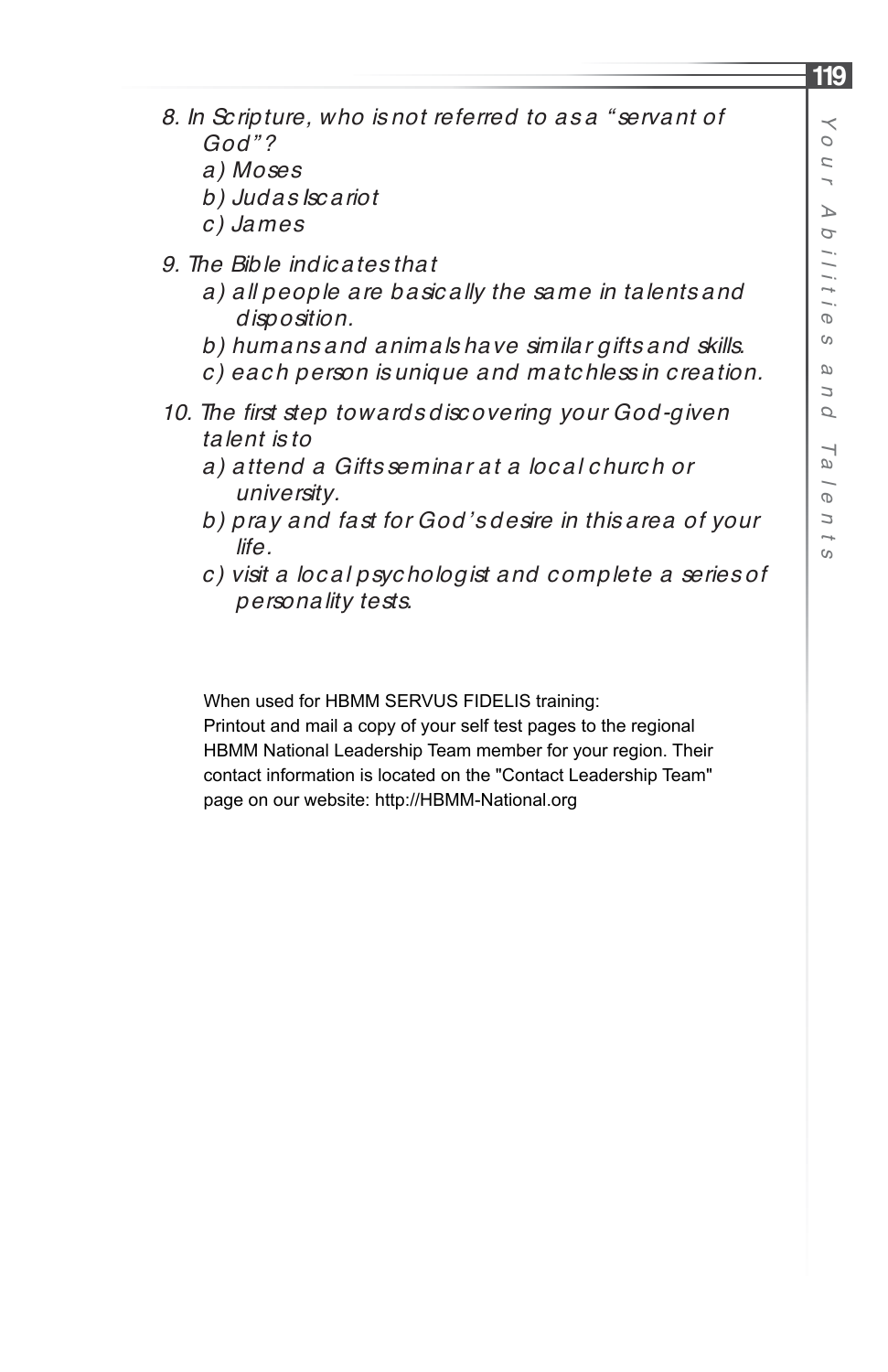# *De* $\prec$  *elo p in gLe a d ersh ipA b ilit*

 $\checkmark$ 

**135**

### **SELF-TEST LESSON 8**

After studying the lesson, please read each study question carefully and circle the correct response. There is only one correct response for each question.

- 1. The essential first step to becoming a leader in *Christ's kingdom is to* 
	- *a) ambitiously desire to be a leader.*
	- *b) be a faithful follower of Christ.*
	- *c ) learn the skills of leadership.*
- 2. The most common definition of leadership is *a) partnering.*
	- *b) hierarc hy.*
	- *c ) infl uenc e.*
- *3. An effec tive leader is one who*
	- *a) direc ts and c ommands others.*
	- *b) learns to bring his or her power and authority under c ontrol.*
	- *c ) is more c onc erned about suc c ess rather than c harac ter.*
- *4. Whic h of the following statements is false?*
	- a) Skillful leaders will not have any conflict in their *organizations.*
	- *b) A true leader shares the c redit with others.*
	- *c ) Servant leaders show genuine c onc ern for others.*
- *5. Jesus said that those who desire to be leaders should fi rst be*
	- *a) servants.*
	- *b) smart.*
	- *c ) organized.*
- *6. A biblic al servant leader who experienc ed loneliness was* 
	- *a) Pharaoh.*
	- *b) Judas Isc ariot.*
	- *c ) Moses.*
- *7. Whic h of the following is not a skill belonging to a servant leader?*
	- *a) Learner*
	- *b) Tyrant*
	- *c ) Communic ator*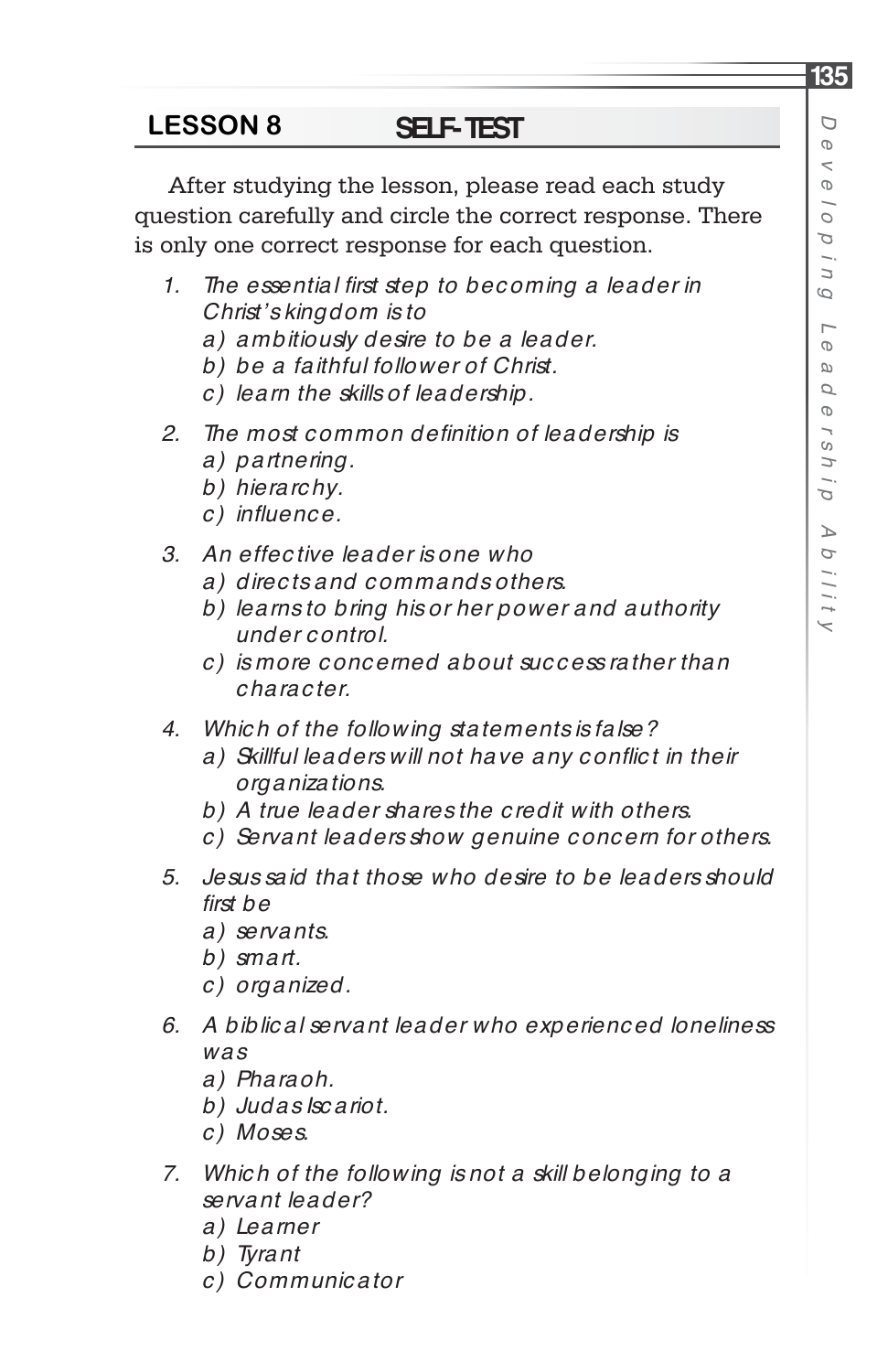# *8. In the Bible, Pharaoh's leadership illustrates the need for leaders to be*

- a) flexible.
- *b) humble.*
- *c ) hospitable.*
- *9. Ac c ording to Romans 12, we all have*
	- *a) the same gifts and abilities.*
	- b) the ability to teach.
	- *c ) different gifts.*
- *10. A helpful c lue in determining your gift is knowing what*
	- *a) you enjoy doing.*
	- *b) requires the most effort.*
	- *c ) brings you the most praise from others.*

When used for HBMM SERVUS FIDELIS training:

Printout and mail a copy of your self test pages to the regional HBMM National Leadership Team member for your region. Their contact information is located on the "Contact Leadership Team" page on our website: http://HBMM-National.org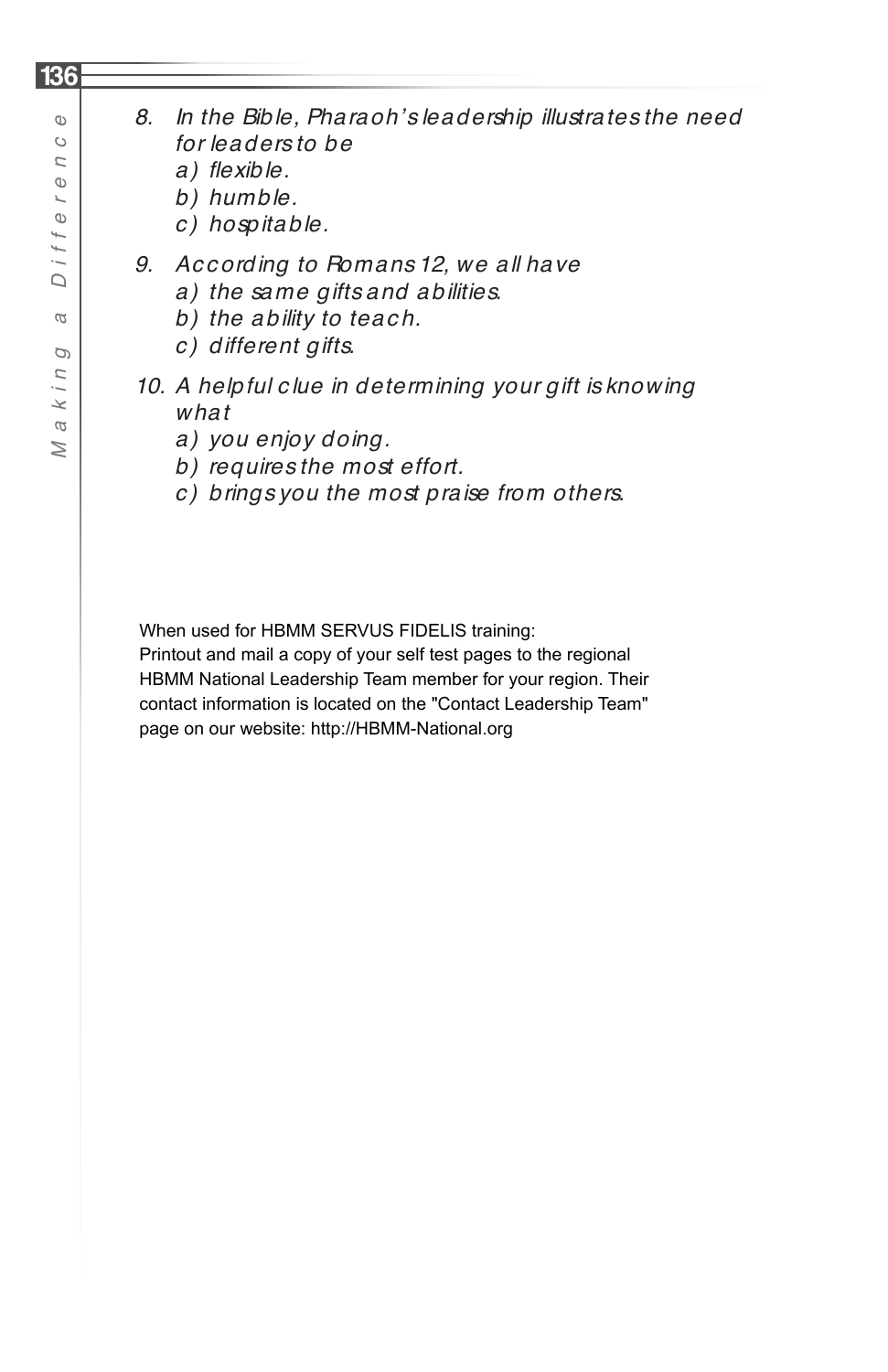After studying the lesson, please read each study question carefully and circle the correct response. There is only one correct response for each question.

- *1. In c hoosing the disc iples—His team members—Jesus* 
	- *a) sought for the greatest thinkers of His time.*
	- *b) c alled uneduc ated men.*
	- *c ) c onsulted with the religious leaders of His time.*
- *2. Who originated the team c onc ept?*
	- *a) The disc iples*
	- *b) Today's business leaders*
	- *c) God*

# *3. The law of rec iproc ity suggests that*

- *a) we will reap what we sow.*
- *b) there is no c onsequenc e to our ac tions.*
- *c ) people will treat us badly no matter what we do.*
- *4. Teamwork is important bec ause it*
	- *a) c ompletely eliminates the hardships of serving God.*
	- *b) inc reases everyone's stress.*
	- *c ) makes the work manageable.*
- *5. Some people are not good team players bec ause they*
	- *a) have learned to submit to authority.*
	- *b) lac k motivation.*
	- *c ) are visionaries.*
- *6. Teamwork impac ts the individual*
	- *a) in that he or she is no longer the c enter of attention.*
	- b) by making the individual more selfish.
	- *c ) in that it makes the individual a dic tator.*
- *7. Whic h is not a c harac teristic of good teams?*
	- *a) Shared vision*
	- *b) Unmanageable, large numbers of people*
	- *c ) Commitment to one another*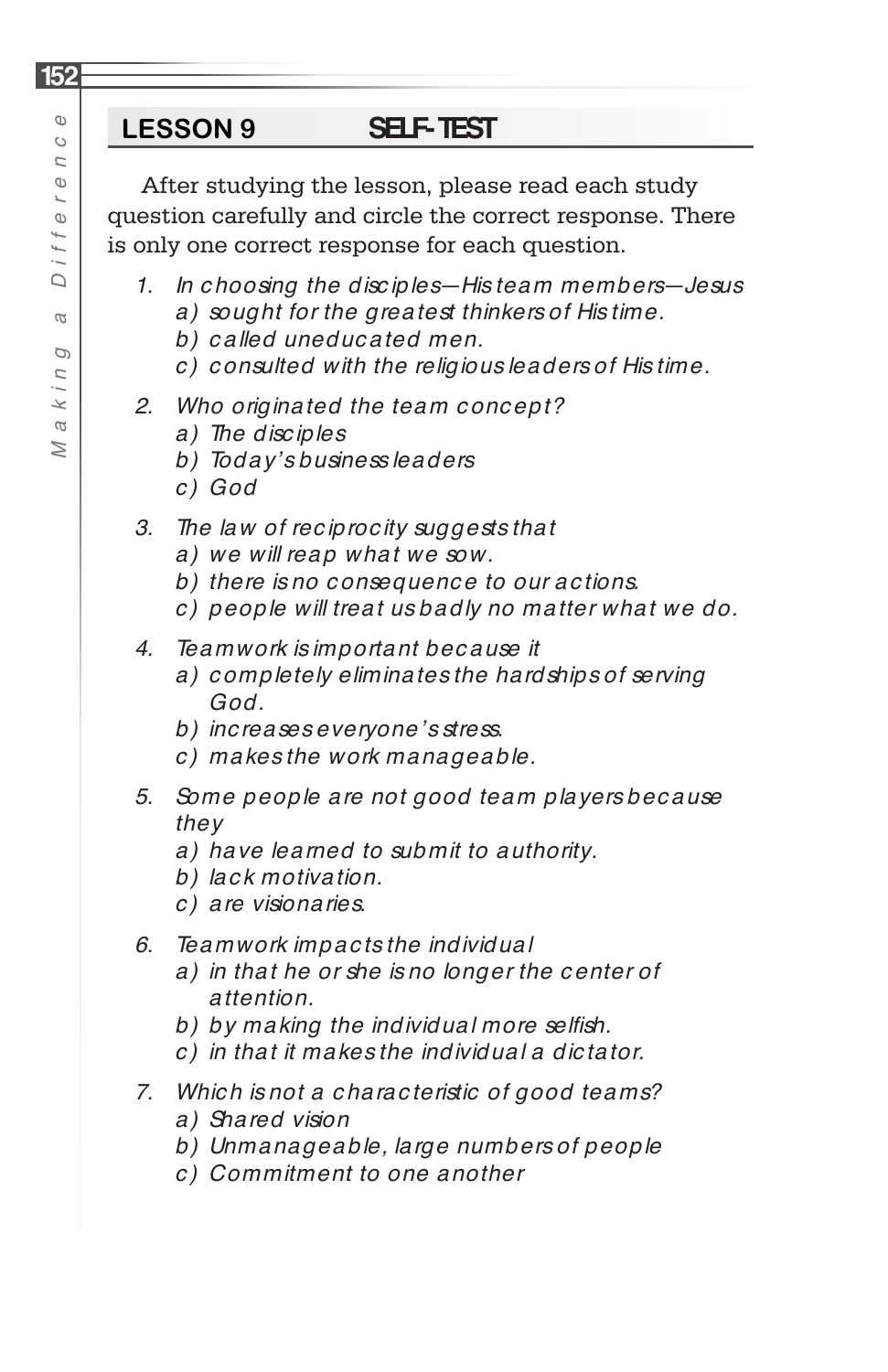- *8. In managing c onfl ic t, it is important to*
	- *a) c ast blame.*
	- *b) ignore other people's c onc erns.*
	- *c ) attac k problems, not people.*
- *9. Whic h of the following helps c reate trust in teams?*
	- *a) Inc onsistenc y*
	- *b) Loyalty*
	- *c ) Dic tatorship*

### *10. Proverbs 18:15 states that the wise person*

- *a) has no need of others.*
- *b) has a c lean heart.*
- *c ) seeks out knowledge.*

When used for HBMM SERVUS FIDELIS training:

Printout and mail a copy of your self test pages to the regional HBMM National Leadership Team member for your region. Their contact information is located on the "Contact Leadership Team" page on our website: http://HBMM-National.org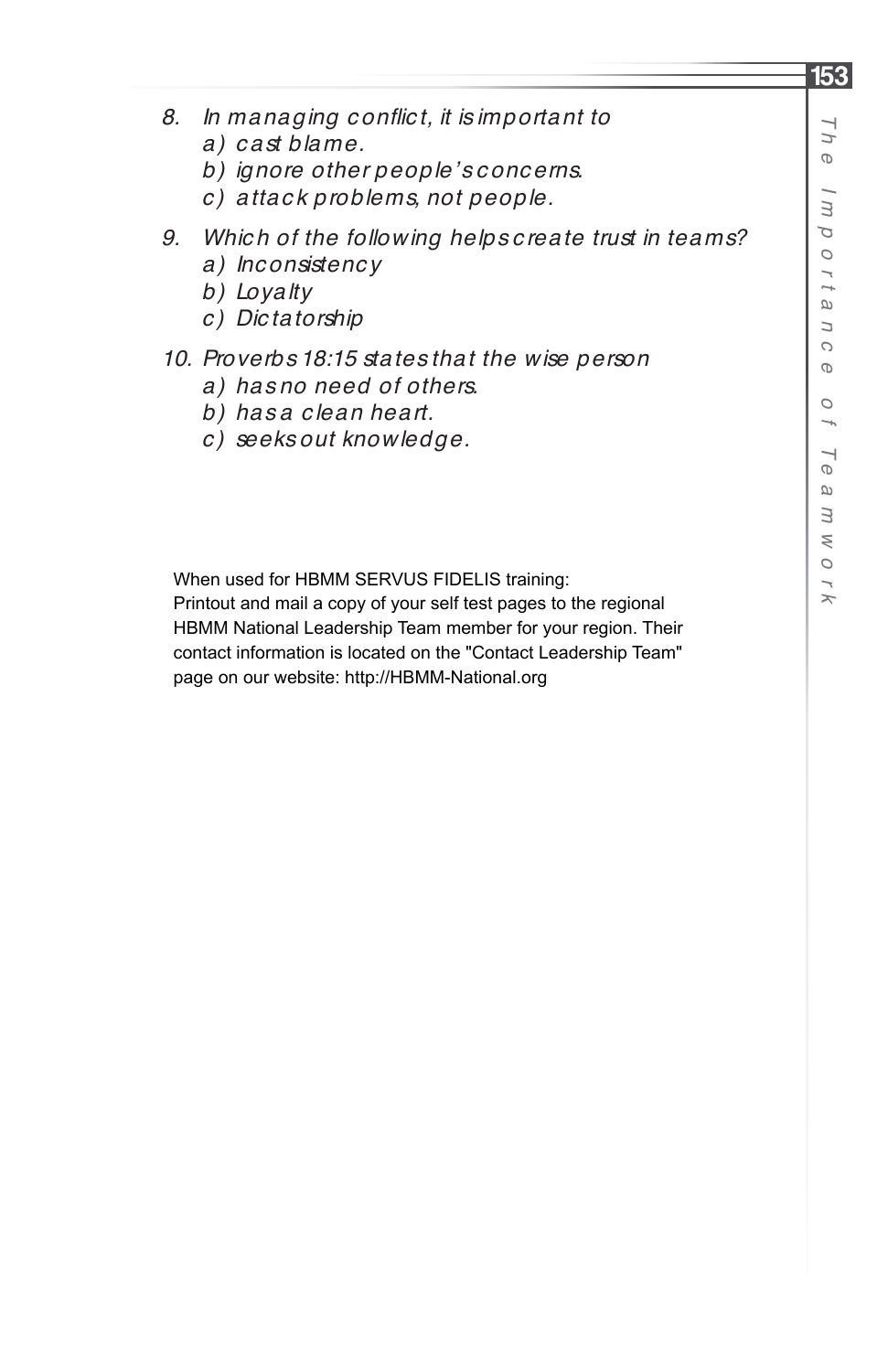After studying the lesson, please read each study question carefully and circle the correct response. There is only one correct response for each question.

- *1. A true statement about unity is that* 
	- *a) God molds our uniqueness into oneness.*
	- *b) our unity is uniformity.*
	- *c ) in unity, our differenc es are removed.*
- *2. The idea of unity originated from*
	- *a) business leaders.*
	- *b) God.*
	- *c ) football c oac hes.*
- *3. Ec c lesiastes 4:12 speaks to the idea of* 
	- *a) wisdom versus folly.*
	- *b) youthful arroganc e.*
	- *c ) strength in numbers.*
- *4. Ac c ording to Galatians 5, those who prac tic e the works of the sinful nature*
	- *a) are only human.*
	- *b) will not inherit the kingdom of God.*
	- *c ) please God.*
- *5. Who is the mastermind behind the demise of unity?*
	- *a) The devil*
	- *b) We are the mastermind.*
	- *c ) Churc h leadership*
- *6. Paul speaks of unity as*
	- *a) an unac hievable goal.*
	- *b) a c alling.*
	- *c ) a piec e of c ake.*
- *7. Whic h is not a foundational princ iple for developing unity?*
	- *a) Taking c are of the big things*
	- *b) Realizing relational c onfl ic ts will happen*
	- *c ) Embrac ing unity as a lifelong c hallenge*
- *8. The anc ient Greeks regarded humility as a* 
	- *a) virtue.*
	- *b) strength.*
	- $c)$  *flaw.*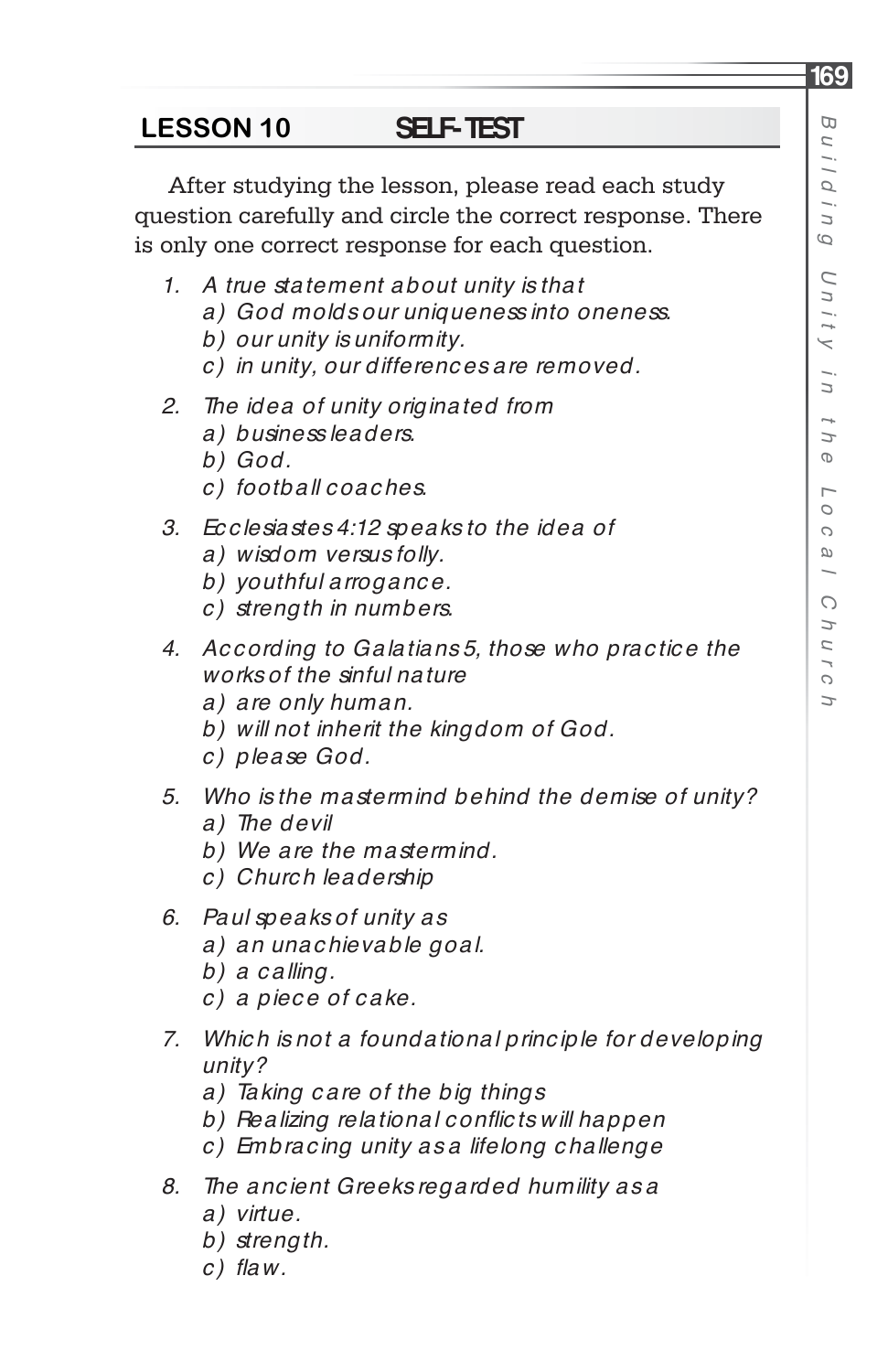- *a) humility.*
- *b) irritability.*
- *c ) retaliation.*
- *10. What lessons of unity c an we learn from geese?*
	- *a) Stic k our heads in the sand, and ignore one another.*
	- *b) Repeat everything we hear, and gossip about one another.*
	- *c ) Join the formation and enc ourage one another.*

When used for HBMM SERVUS FIDELIS training:

Printout and mail a copy of your self test pages to the regional HBMM National Leadership Team member for your region. Their contact information is located on the "Contact Leadership Team" page on our website: http://HBMM-National.org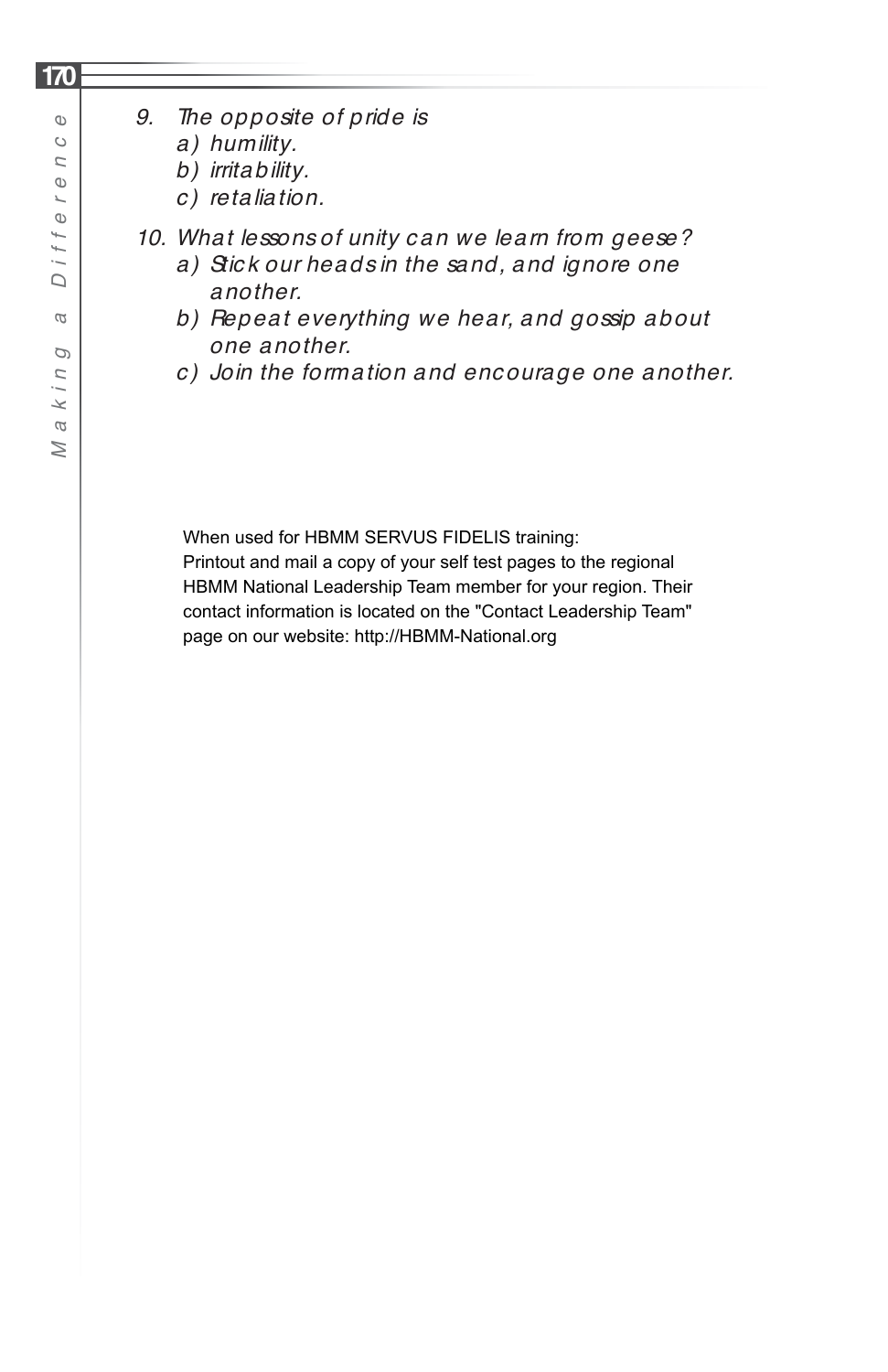*t*

### **SELF-TEST LESSON 11**

After studying the lesson, please read each study question carefully and circle the correct response. There is only one correct response for each question.

- *1. Confl ic t usually emerges as a* 
	- *a) lac k of spiritual maturity.*
	- *b) symptom of other unmet needs.*
	- *c ) sign that two persons are inc ompatible.*
- *2. What does the Bible say regarding quarreling?*
	- *a) The Bible stric tly forbids quarreling.*
	- *b) It has nothing to say about quarreling.*
	- *c) It encourages people to freely express their feelings.*
- 3. What is a basic difference between good conflict and had conflict?
	- a) Good conflict focuses on the other person; bad *confl ic t foc uses on the problem.*
	- *b) Good c onfl ic t c an help c larify issues.*
	- *c ) This is no suc h thing as good c onfl ic t.*
- *4. Whic h is not a c harac teristic of c onstruc tive c onfl ic t?*
	- a) Constructive conflict reveals the weaknesses in *people's lives.*
	- *b) Construc tive c onfl ic t c an promote better c ommunic ation.*
	- *c ) Construc tive c onfl ic t c an be God's way of teac hing us humility, forgiveness, and rec onc iliation.*
- *5. What were some situations the early c hurc h fac ed that c an also produc e c onfl ic ts today?*
	- *a) Rapid c hanges and many differenc es among believers in the c hurc h*
	- *b) The early church was not growing; it was stagnant.*
	- *c*) The early church did not experience conflict.
- *6. Whic h is true regarding the effec t of c hange on confl ic t?*
	- *a) Both positive and negative c hanges c an c ause confl ic t.*
	- *b) Only negative c hanges c ause c onfl ic t.*
	- *c*) Only positive changes cause good conflicts; only *negative c hanges c ause bad c onfl ic ts.*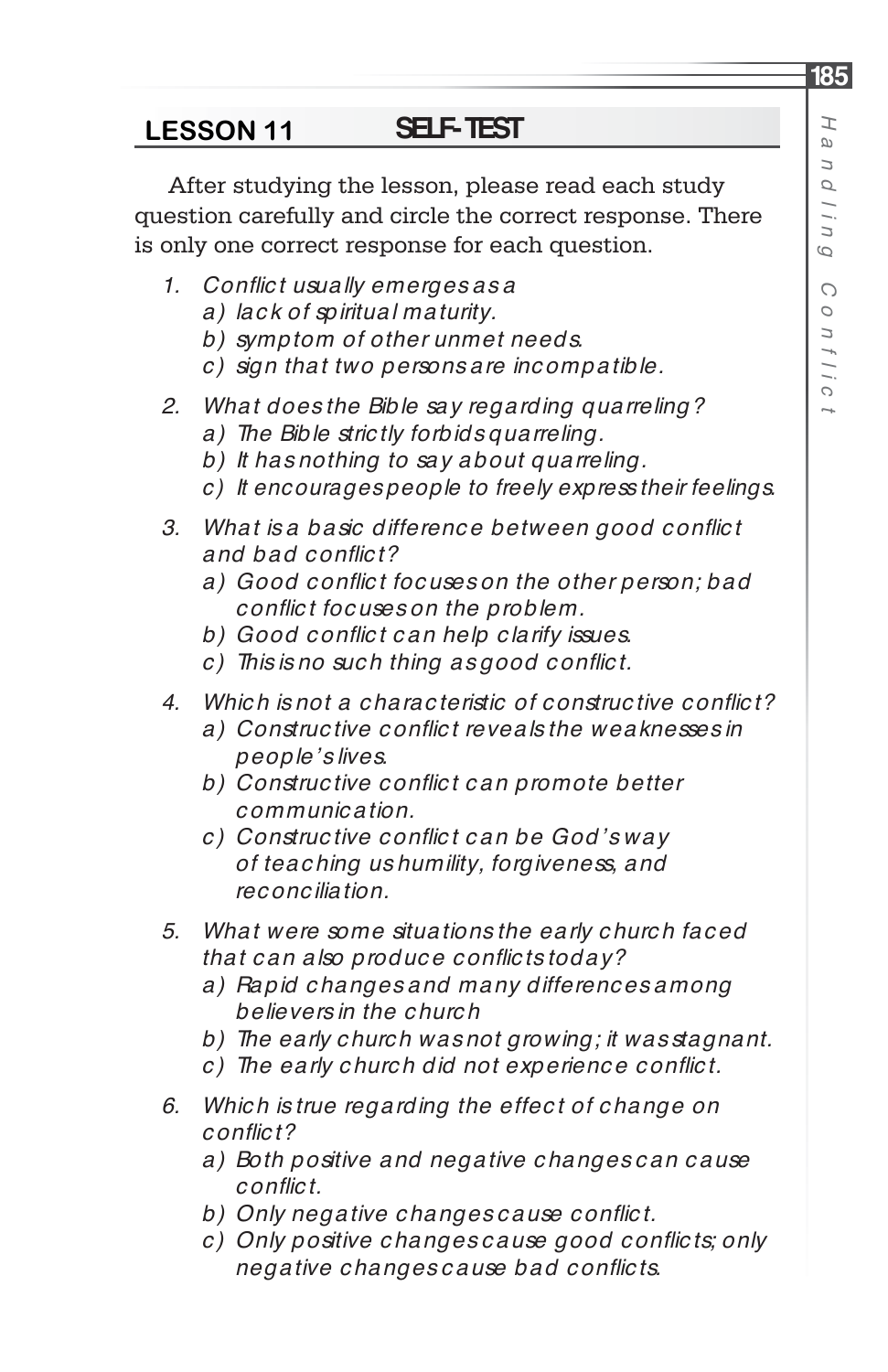| 7. | In the story of the Prodigal, which attitude of the<br>elder brother contributed to the conflict?<br>a) He wasjealous of the good time his younger<br>brother had.<br>b) He wasglad that his younger brother had<br>returned home.<br>c) The older brother was judgmental of his brother's<br>actions. |
|----|--------------------------------------------------------------------------------------------------------------------------------------------------------------------------------------------------------------------------------------------------------------------------------------------------------|
| 8. | James suggests the solution to interpersonal conflict<br>is<br>a) prayer.<br>b) humility.<br>c) repentance.                                                                                                                                                                                            |
| 9. | What could you do to better inform another person<br>of your feelings?<br>a) Learn to make "you" statements rather than "I"<br>statements.<br>b) Learn to make "I" statements rather than "you"<br>statements.<br>c) Ignore the person.                                                                |
|    | 10. What is likely to happen if you accept responsibility<br>for your part in a problem?<br>a) The other person may agree that it is your fault<br>entirely.<br>b) The other person may consider the matter closed.<br>The other person may be willing to meet you half<br>C)<br>way.                  |

When used for HBMM SERVUS FIDELIS training: Printout and mail a copy of your self test pages to the regional HBMM National Leadership Team member for your region. Their contact information is located on the "Contact Leadership Team" page on our website: http://HBMM-National.org

# **186**

 $\mathbb{O}$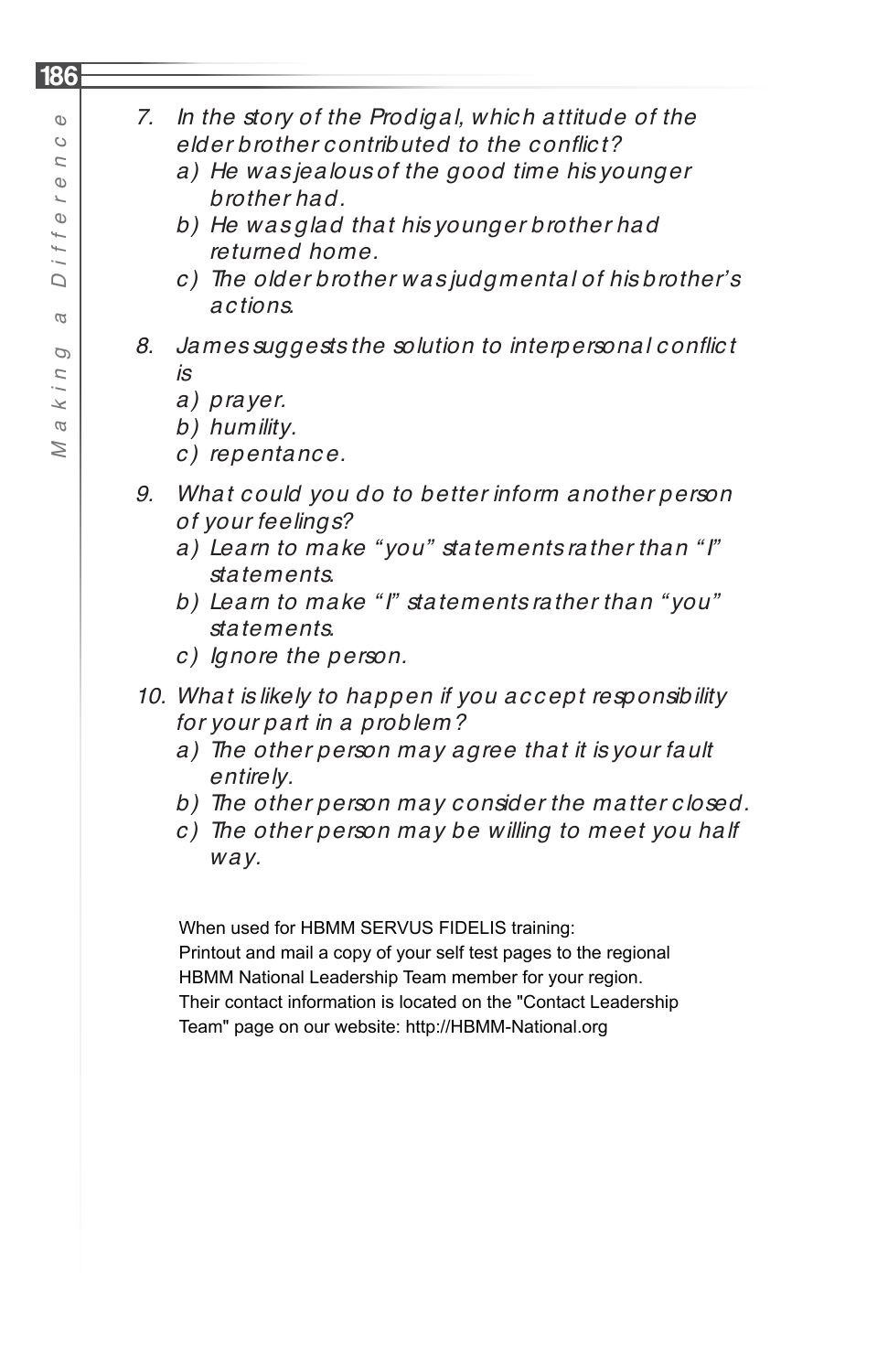**197**

### **SELF-TEST LESSON 12**

After studying the lesson, please read each study question carefully and circle the correct response. There is only one correct response for each question.

- *1. What is an attitude?*
	- *a) The soft drink Andre Agassi likes*
	- *b) A c ontrol issue*
	- *c ) The way you behave that shows how you feel or think*
- *2. A short temper is an example of what type of fac tor that c auses bad attitudes?*
	- *a) Internal*
	- *b) External*
	- *c ) Unc ontrollable*
- *3. Whic h of the following is not an attitude to avoid? a) Know it all*
	- *b) Rejoic e in the Lord always*
	- *c ) It's not my fault*
- *4. In managing our attitudes, it is important to know that*
	- *a) we c annot c ontrol our attitudes.*
	- *b) not everyone has bad attitudes.*
	- *c ) we c an c ontrol our own attitudes.*
- *5. James advises that everyone should be*
	- *a) slow to listen.*
	- *b) quic k to judge.*
	- *c ) quic k to listen.*
- *6. Unwillingness to try new things*
	- *a) is a bad attitude that should be avoided.*
	- *b) indic ates an attitude of vic tory.*
	- *c ) is the reason for today's tec hnologic al advancement.*
- *7. Godly sorrow produc es*
	- *a) only regret.*
	- *b) repentanc e.*
	- *c ) guilt alone.*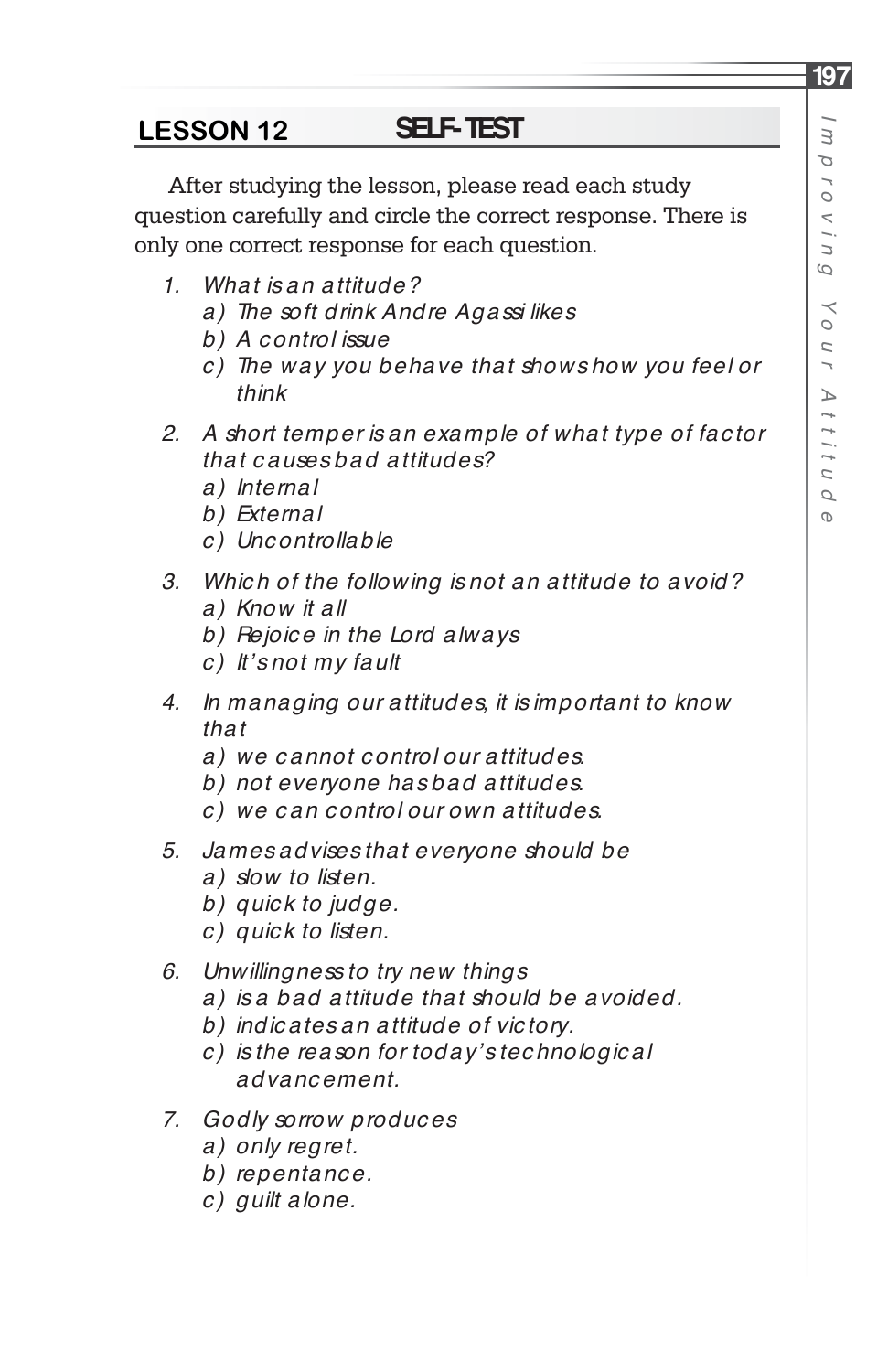# *8. Who would not be a godly mentor?*

- *a) Your pastor*
- *b) A Christian friend*
- *c ) An unbeliever*
- *9. Bad attitudes affec t us by* 
	- *a) inc reasing our effec tiveness.*
	- *b) damaging our relationships.*
	- *c ) stimulating our joy.*
- *10. What is not a good way to develop Christlike attitude?*
	- *a) Praying to God*
	- *b) Memorizing Sc ripture*
	- *c ) Being unloving*

When used for HBMM SERVUS FIDELIS training: Printout and mail a copy of your self test pages to the regional HBMM National Leadership Team member for your region. Their contact information is located on the "Contact Leadership Team" page on our website: http://HBMM-National.org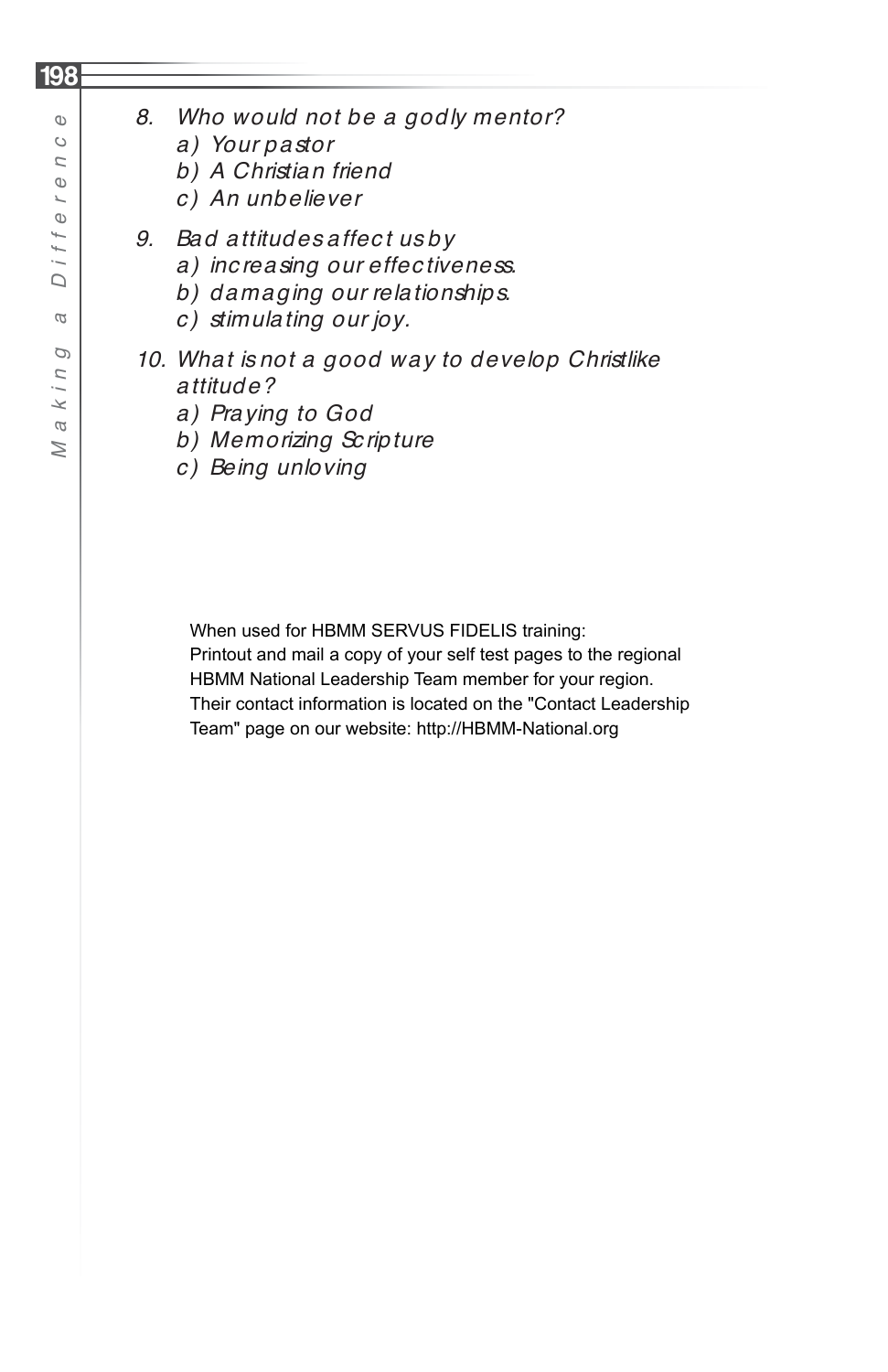After studying the lesson, please read each study question carefully and circle the correct response. There is only one correct response for each question.

- *1. Whic h of the following is not true about obstac les? a) Obstac les are normal in a fallen world.*
	- *b) Obstac les are an opportunity to bring glory to God.*
	- *c ) All obstac les are God's punishment for your sin.*
- *2. Ac c ording to Ephesians 6:12, our enemies are*
	- *a) the politic ians of world governments.*
	- *b) Satan and his fallen angels.*
	- *c ) the leaders of false religions.*
- *3. Every obstac le we fac e is*
	- *a) a result of our own sin.*
	- *b) a disappointment to God.*
	- *c ) direc tly or indirec tly a c onsequenc e of Satan's existenc e.*
- *4. The ac c ount of Paul and Barnabas teac hes us that*
	- *a) broken relationships are to be expec ted, even among Christians.*
	- *b) disagreement c auses God's mission to be disc ontinued.*
	- *c ) Christians with the same goals will always work together for the same purposes.*
- *5. God's purpose in our fac ing obstac les is to*
	- *a) show us that He is not always in c ontrol.*
	- *b) help us develop a c loser relationship with Him.*
	- *c ) help us stic k to our own plans.*
- *6. The fi rst step in dealing with obstac les from Satan is*
	- *a) standing strong in our own strength against him.*
	- *b) rec ognizing that he exists and is always at work.*
	- $c)$  rebuking those under his influence.
- *7. Although Job was blameless and upright,* 
	- *a) he c ursed God when he fac ed obstac les.*
	- *b) God direc tly c aused Job's obstac les.*
	- *c ) God permitted Satan to test him.*